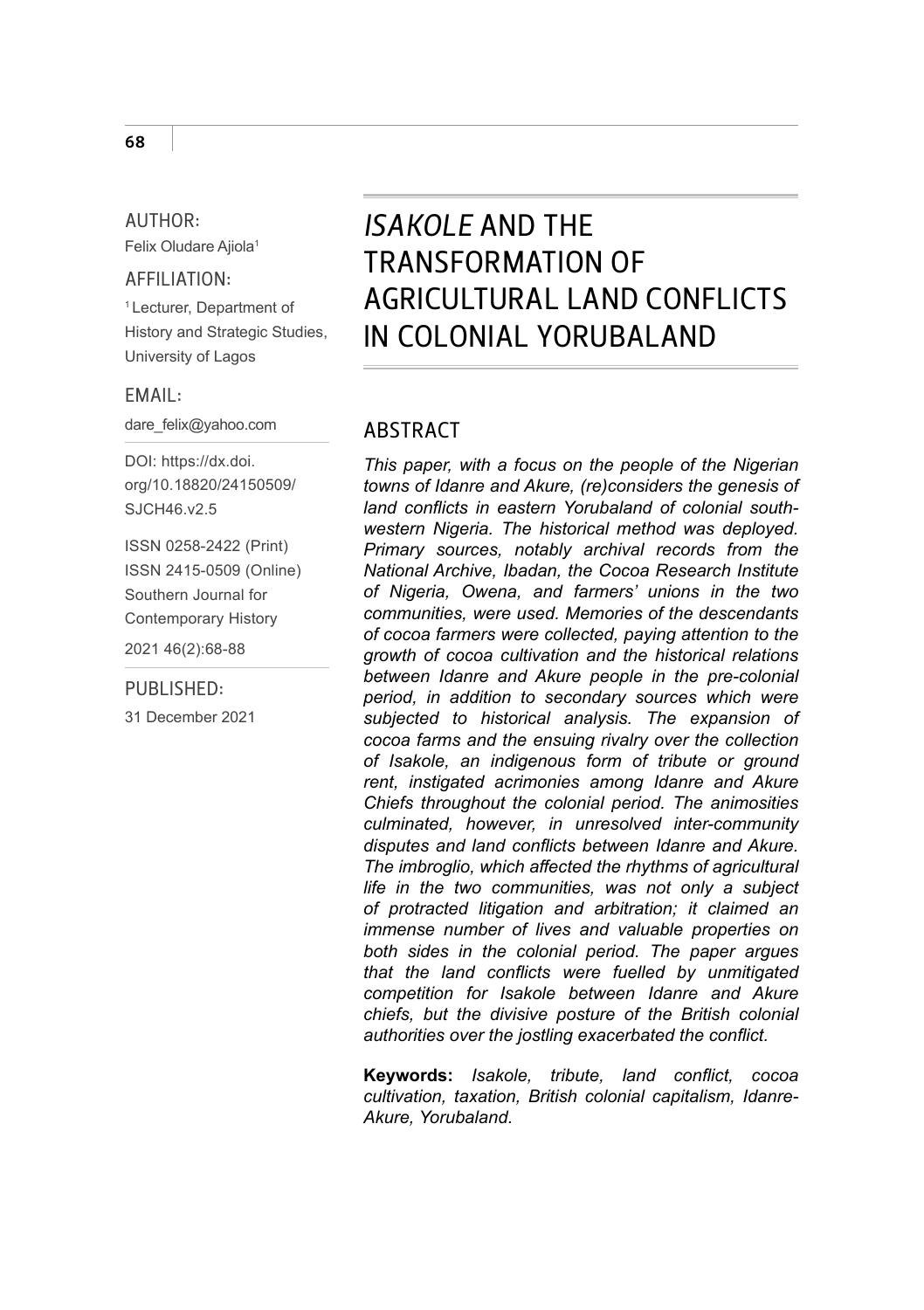Ajiola / *Isakole* and the Transformation of Agricultural Land Conflicts 69

## 1. INTRODUCTION

This paper investigates the dynamics of agricultural land conflicts in colonial Yorubaland. The land conflicts between the two Nigerian towns of Idanre and Akure constitute the main case study. Idanre-Akure conflicts became important because the two towns were major cocoa-producing areas of eastern Yorubaland. *Isakole* is an indigenous form of tribute or ground rent.1 "*Isakole* was a tribute paid to one's benefactor; in this case, migrants' payment to indigenous landowners or chiefs in appreciation of the opportunity to cultivate their homelands in Yorubaland".2 It can be made by paying money or sharing harvested goods. It remains a common practice among Yoruba farmers to lavish the chiefs or owners of land cultivated with some financial or material gifts. According to Abiodun Afolabi, "*Isakole* was a form of universal 'land rent".3 It was an ancient practice among the Yoruba people. A legitimate or traditional owner of an immovable property (land) obtained agricultural produce or pecuniary benefits (tribute) from an occupier of his property, either in the form of rent, appreciation, or compensation. It was customary for prominent towns and states to exercise strong influence over neighbouring villages and subordinate towns basically to obtain *Isakole* from the people.<sup>4</sup> In this case, Baale's and Oloja's (chiefs) of the tributary towns and villages were obliged to collate tributes from their wards and send them to the prominent king or chiefs. During the pre-colonial era, some palace officials, warriors, and minor chiefs exploited this to enrich themselves through frequent invasion of farms and villages to demand tributes. In most cases, military and political might were used by chiefs to enforce the collection of *Isakole* in the precolonial period. In the context of agricultural land, the payment and collection of *Isakole* varied in different contexts; it mostly depended on prior agreements between a benefactor and beneficiary. For instance, an *Isakole* could be paid with five gallons of palm oil, 20 tubers of yam, or ten pans of cocoa annually based on established consensus and understanding between parties.<sup>5</sup>

*Isakole* redefined the relations between Idanre and Akure people in Yorubaland during the colonial period.Idanre and Akure were two major cocoa-producing towns in colonial Southwestern Nigeria. Throughout the twentieth century, the two communities produced large quantities of cocoa

<sup>1</sup> The author uses the Yoruba spelling *Isakole* instead of the anglicised version *Ishakole*.

<sup>2</sup> T Bello and MI Mitchell, "The political economy of cocoa in Nigeria: A history of conflict or cooperation?", *Africa Today* 64 (3), 2018.

<sup>3</sup> A Afolabi, "The colonial taxation policy among Yoruba of South-Western Nigeria and its implications for socio-economic development", *Journal of the Historical Society of Nigeria* 19, 2010, p. 85.

<sup>4</sup> Interview: Author with A Oyewale, University of Lagos, 13 August 2021.<br>5 Interview: Author with Oyewale

Interview: Author with Oyewale.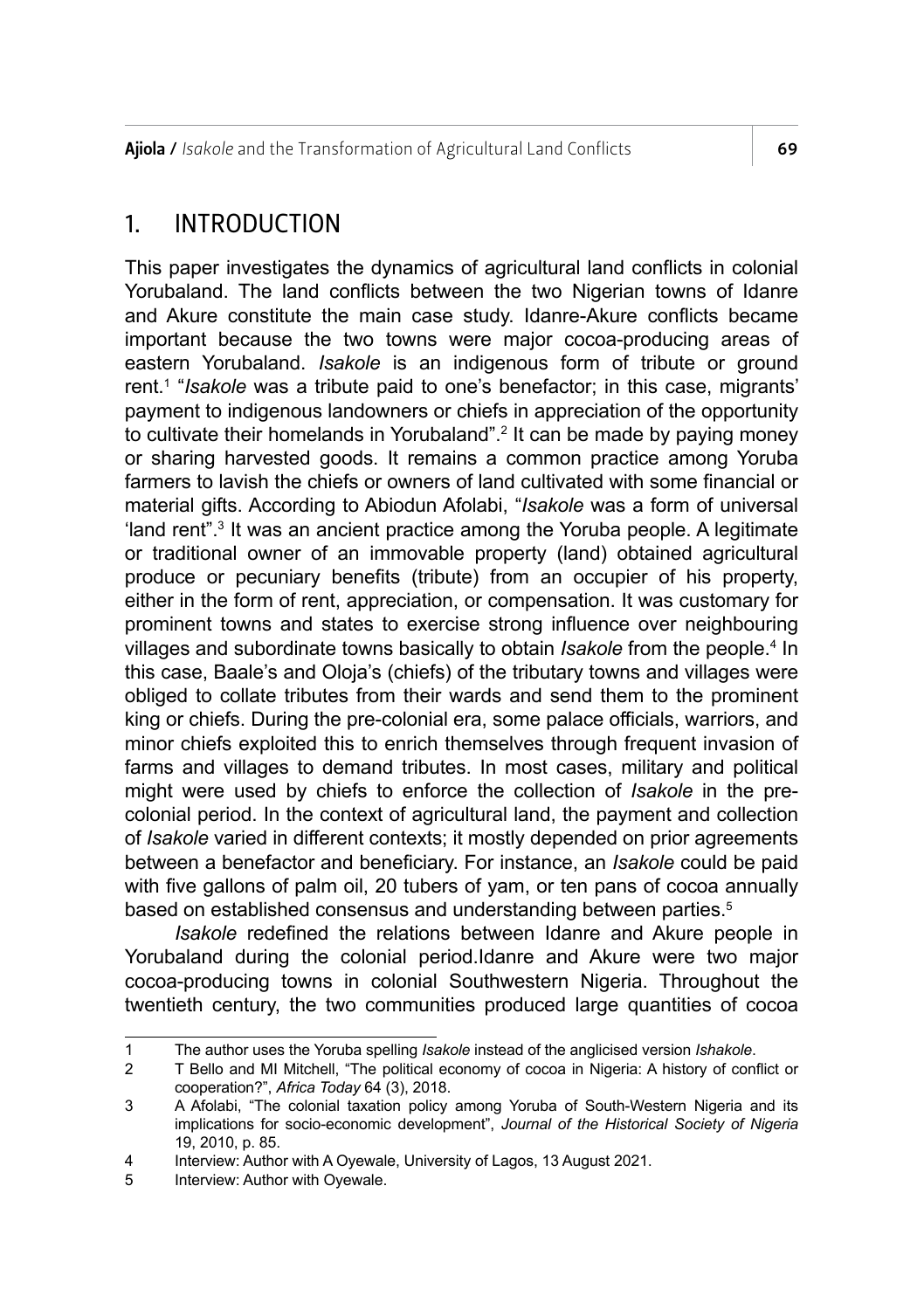that emanated from Ondo Province, which contributed tremendously to socioeconomic change and provided immense revenue for the British colonial administration and the independent state of Nigeria.<sup>6</sup> Idanre lies within the Equatorial region of Nigeria.<sup>7</sup> It covers a land area of 619 square miles, about 1 584 sq km.<sup>8</sup> From the large forest land area of Idanre, the British colonial government in 1918 carved out over 280 square kilometres into what became known as the "Idanre Forest Reserve Area O. A. 5"<sup>9</sup> and subsequently deforested a larger portion of the forest between the 1920s and 1958 for the development of cocoa farms. As a result, Idanre society hosted over 460 farm settlements and villages, including Odode, Alade, and Atoshin, the major areas, mostly dependent on cocoa farming for their basic livelihood.10 Due to a lack of reliable data, it is hard to determine the actual volume of cocoa produced in Akure and Idanre in the colonial era. Still, in the post-colonial period, the two towns were major cocoa producers in southwestern Nigeria, especially in Ondo State ( see table 1).

|                | LGAs        | 1980  | 1981    | 1982   | 1983   | 1984    | 1985   | 1986   | 1987   |
|----------------|-------------|-------|---------|--------|--------|---------|--------|--------|--------|
| $\mathbf{1}$ . | Akure       | 4,732 | 66, 762 | 7.276  | 5.498  | 5.964   | 5.078  | 5.729  | 7,671  |
| 2.             | Idanre/     | 8.298 | 14.192  | 14.096 | 9.435  | 13, 754 | 10.690 | 10.114 | 13,666 |
| 3.             | Ekiti South | 4.599 | 8.772   | 7.837  | 6.744  | 6.058   | 6.618  | 5.798  | 5.018  |
| 4.             | Ekiti S.W   | 1,480 | 2, 308  | 2, 412 | 1,785  | 2, 394  | 1,588  | 1,628  | 2, 162 |
| 5.             | Owo         | 7.192 | 1.288   | 14.093 | 8.900  | 9.759   | 10.528 | 6.218  | 6.177  |
| 6.             | Akoko N.    | 2.193 | 3.459   | 3.341  | 2, 257 | 2,568   | 1.841  | 1,985  | 1, 522 |
| 7.             | Akoko S.    | 602   | 937     | 1, 122 | 740    | 753     | 628    | 628    | 482    |
| 8.             | Ekiti C.    | 1.022 | 2.086   | 1.999  | 1.749  | 2.000   | 1.789  | 1.743  | 1.865  |
| 9.             | Ekiti W.    | 926   | 1.349   | 1.331  | 892    | 1.441   | 927    | 1.133  | 855    |
| 10.            | liero       | 1.195 | 2.062   | 1.891  | 1.129  | 1.760   | 1.164  | 1.329  | 1.145  |
| 11.            | Ero         | 133   | 287     | 198    | 88     | 167     | 69     | 30     | 60     |

**Table 1: Cocoa Gradings ('000 tonnes) from all Local Government Areas in Ondo State (1980-1987)** 

6 T Falola and S Aderinto, *Nigeria, nationalism and writing history* (New York: University of Rochester Press, 2010), p. 63.

<sup>7</sup> JO Adefila, "Spatial effects of cocoa production on rural economy in Idanre-Ifedore area, Ondo State of Nigeria", *Asian Journal of Agriculture and Rural Development* 3 (2), 2013, p. 58.

<sup>8</sup> National Archives, Ibadan (NAI), NP/10996/34, BV Jones, Intelligence Report on Idanre District in the Ondo Division of the Ondo Province. 1934.

<sup>9</sup> NAI, Intelligence Report, "Idanre Forest Reserve Area O.A 5," Ondo Div, File, No178, 1928; See also, GJO Afolabi, "Journey to agricultural work in Yorubaland", *Annals of the Association of American Geographers* 63 (1), 1973, pp. 85-86.

<sup>10</sup> NAI, Intelligence Report, "Idanre Forest Reserve Area O.A 5".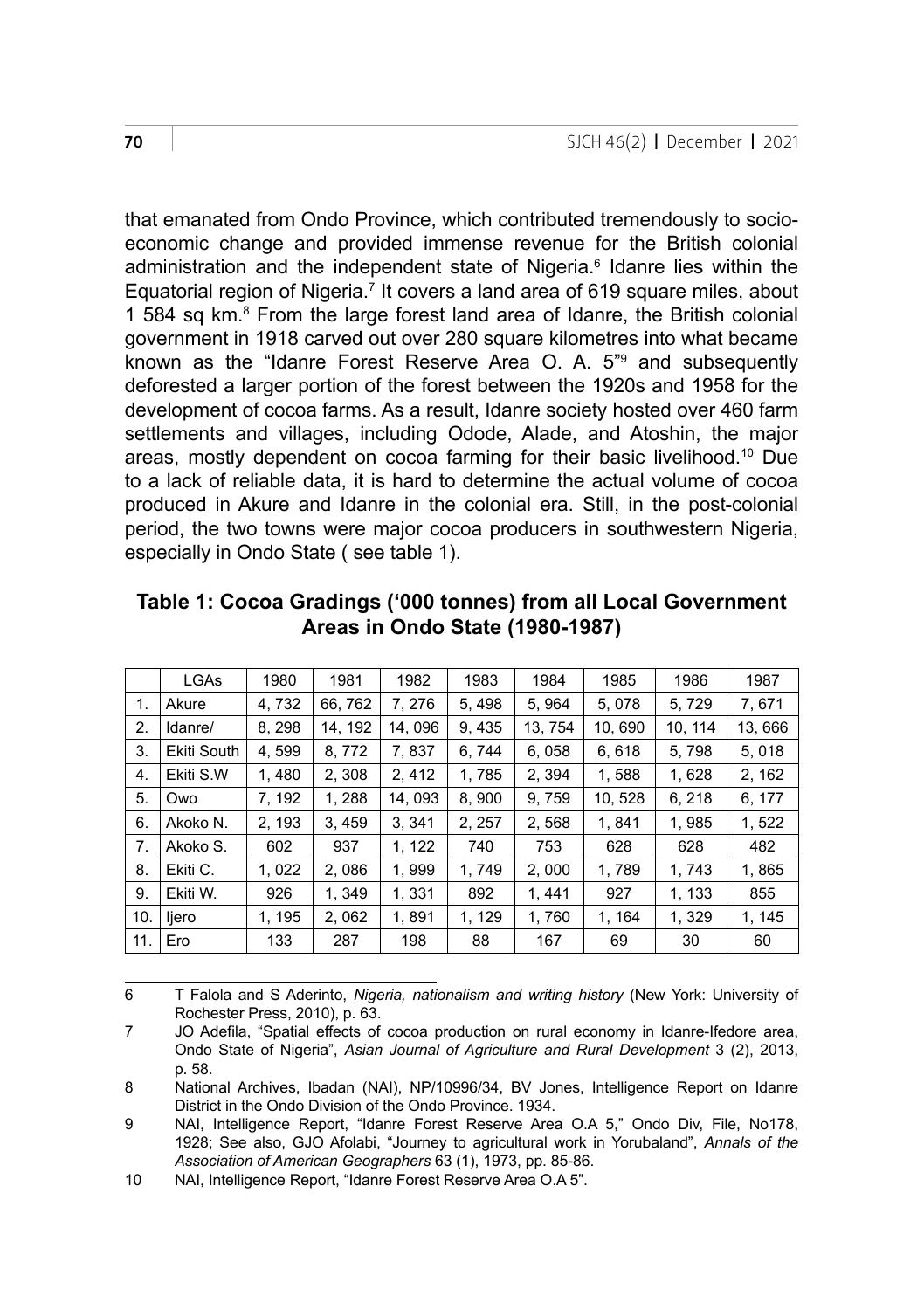|     | <b>LGAs</b> | 1980    | 1981                     | 1982    | 1983    | 1984    | 1985    | 1986  | 1987    |
|-----|-------------|---------|--------------------------|---------|---------|---------|---------|-------|---------|
| 12. | Ekiti N.    | 1, 245  | 2,089                    | 1, 297  | 1, 485  | 1, 554  | 957     | 985   | 1,004   |
| 13. | Ekiti E.    | 1,897   | 3.524                    | 3.331   | 3, 222  | 3.391   | 3,436   | 3,928 | 3, 305  |
| 14. | Ondo        | 10, 179 | 16, 353                  | 14, 836 | 11, 343 | 15, 756 | 10,682  | 6,834 | 10, 224 |
| 15. | Ifesowapo   | 9,050   | 18, 021                  | 15.691  | 11, 641 | 21.247  | 12, 165 | 9,602 | 17, 320 |
| 16. | Ikale       | 47      | 96                       | 70      | 33      | 126     | 62      | 22    | 120     |
| 17. | Ilaje Ese   |         |                          |         |         |         |         |       |         |
|     | Odo         | -       | $\overline{\phantom{a}}$ | ٠       |         |         |         |       |         |
|     | Total       | 5490    | 95 193                   | 91790   | 66 941  | 88 347  | 68 347  | 5705  | 72 581  |

Source: B Akanji, *Cocoa production under Nigeria's structural adjustment programme* (Ibadan: Nigerian Institute of Social and Economic Research, 1992), p. 49.

This paper argues that the payment of *Isakole* (an indigenous form of ground rent/tribute) transformed the nature of land conflicts between Idanre and Akure under colonial rule. The clashes had their origins in contested claims over the ownership of agricultural land (for cocoa cultivation), land scarcity pressures, and colonial taxation. But these conflicts became exacerbated and protracted, with the legacies still being experienced today because of disputes over *Isakole*. How *Isakole* and colonial taxation reconfigured the historical relations between Idanre and Akure towns is significant in understanding the impact of the British colonial capitalism in Yorubaland during the twentieth century and beyond. The majority of Nigeria's ethnoreligious, as well as enduring economic conflicts, have a land-based agrarian dimension. From the Niger Delta region, the Middle-belt region, to the cocoa-producing areas of southwest Nigeria, the origins of land conflicts in many agrarian communities can be traced back to the impact of colonial capitalism.11 In colonial Idanre and Akure, the British land-use policies, with the growth of cocoa farming, led the Idanre and Akure Chiefs to overstretch their boundaries as a result of their quest for *Isakole.* The competition for *Isakole* reconfigured the age-long relations between Idanre and Akure people beyond the period of colonial capitalism.

The boundary contest first occurred in July 1912 after the colonial authorities gave an exclusive license to Miller Brothers, a prominent

<sup>11</sup> S Berry, *No condition is permanent: The social dynamics of agrarian change in Sub-Saharan Africa* (London: University of Wisconsin Press, 1970); S Berry, *Cocoa, custom and socioeconomic change in rural Western Nigeria* (Oxford: Clarendon Press, 1975); S Berry, "The concept of innovation and the history of cocoa farming in Western Nigeria", *Journal of African History* 15 (3), 1974; See, T Falola, "Neighbours at war: Conflict over boundaries in colonial Nigeria", *Journal of Historical Society of Nigeria* 19, 2010, pp. 1-22; T Falola (ed.), *Britain and Nigeria: Exploitation or development*? (London: Zed Books Ltd, 1987); S Aderinto, "Where is the boundary? Cocoa conflict, land tenure and politics in Western Nigeria, 1890s -1960", *Journal of Social History* 47, 2013, pp. 176-195.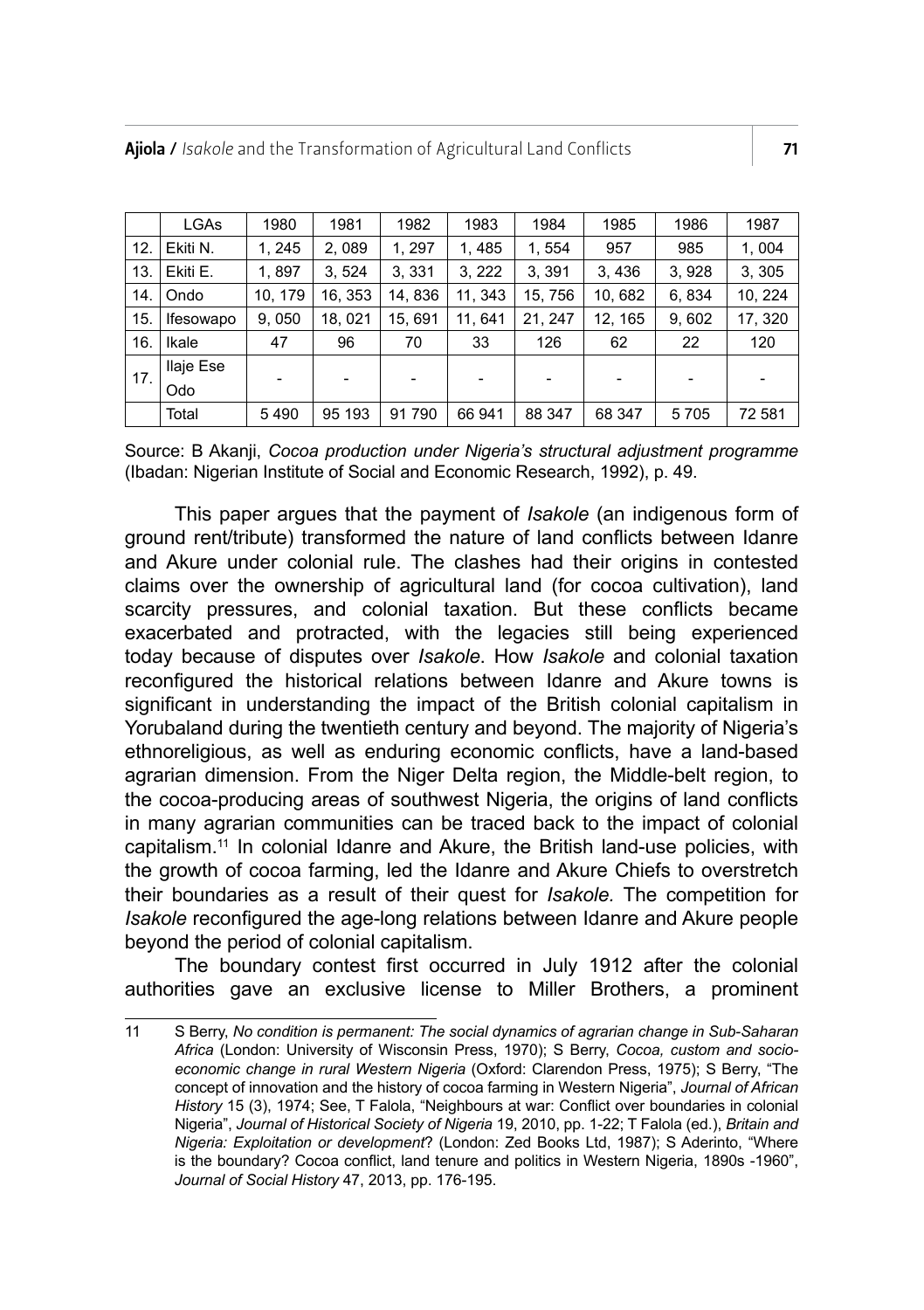European Company that operated around Eastern Yorubaland, to extract large timber for commercial purposes from the region and compensate the concerned traditional authorities in the form of *Isakole* (royalties). Based on the Company's previous experiences in Ondo, Odigbo, and Ikale areas, Idanre and Akure were requested to indicate their boundaries to determine the amount of *Isakole* to be paid by Miller Brothers to the appropriate traditional authorities. Surprisingly, this marked the genesis of a future land imbroglio between Idanre and Akure. Akure demanded that all *Isakole* offered by Miller Brothers be paid exclusively to the Deji.<sup>12</sup> This prompted the District Commissioner for Ondo, Akure, and Idanre to summon a meeting that was attended by representatives of the two communities at Alade in September 1912. The two parties alluded to the fact that no boundary existed between Idanre and Akure for centuries. The Deji of Akure informed the Commissioner that his people planted various crops up to the interior of Idanreland in the pre-colonial era. At the same time, the Owa of Idanre also noted that Idanre farmers owned many farms east side of Idanre-Akure road as far as Ofosu River in Akureland.<sup>13</sup> Based on these affirmations, the Commissioner pacified the two communities and proposed that there should be a boundary between them and that royalties from the exploitation of forest resources be shared proportionately between the Deji of Akure and Owa of Idanre.

Things went smoothly until there was another eruption in 1918 after Idanre chiefs wrote to the colonial authorities that an Akure man was farming on Idanreland without paying *Isakole* to the Owa of Idanre. On the invitation of the Commissioner, the "defaulter" asserted that the Deji of Akure permitted him to farm in the area and bring *Isakole* to him in Akure. On receiving a copy of the petition, the Resident commissioner for Ondo Province instructed the Deji of Akure to expel the man from the land in question.<sup>14</sup> The Deji clandestinely kowtowed, but the situation did not augur with the Akure people, who saw it as an insult to the Deji of Akure. Consequently, Akure people protested and insisted that the land in question belonged to Akure and that Idanre were only allowed to cultivate and develop the area in the interest of Akure.15 This was the precursor to protracted and intractable land conflicts between the two communities. The ensuing conflicts resulted in several litigations and arbitrations.

The paper offers a new perspective relating to the dominant perspectives in the literature, namely agricultural land and boundary disputes,

<sup>12</sup> *Deji* is the title of the (Oba) in Akure, while *Owa* is the tilte of the Oba in Idanre.<br>13 O Adejuvishe, Boundary problems in Western Nigeria: A geographic ana

<sup>13</sup> O Adejuyigbe, *Boundary problems in Western Nigeria: A geographic analysis* (Ile Ife: University of Ife Press, 1975), p. 85.

<sup>14</sup> NAI, "Isakole Bye Laws Ondo Province" Ondo Prof, File 0327/2/1, 1926.<br>15 Adeluvigbe *Boundary problems in Western Nigeria* p. 81

<sup>15</sup> Adejuyigbe, *Boundary problems in Western Nigeria*, p. 81.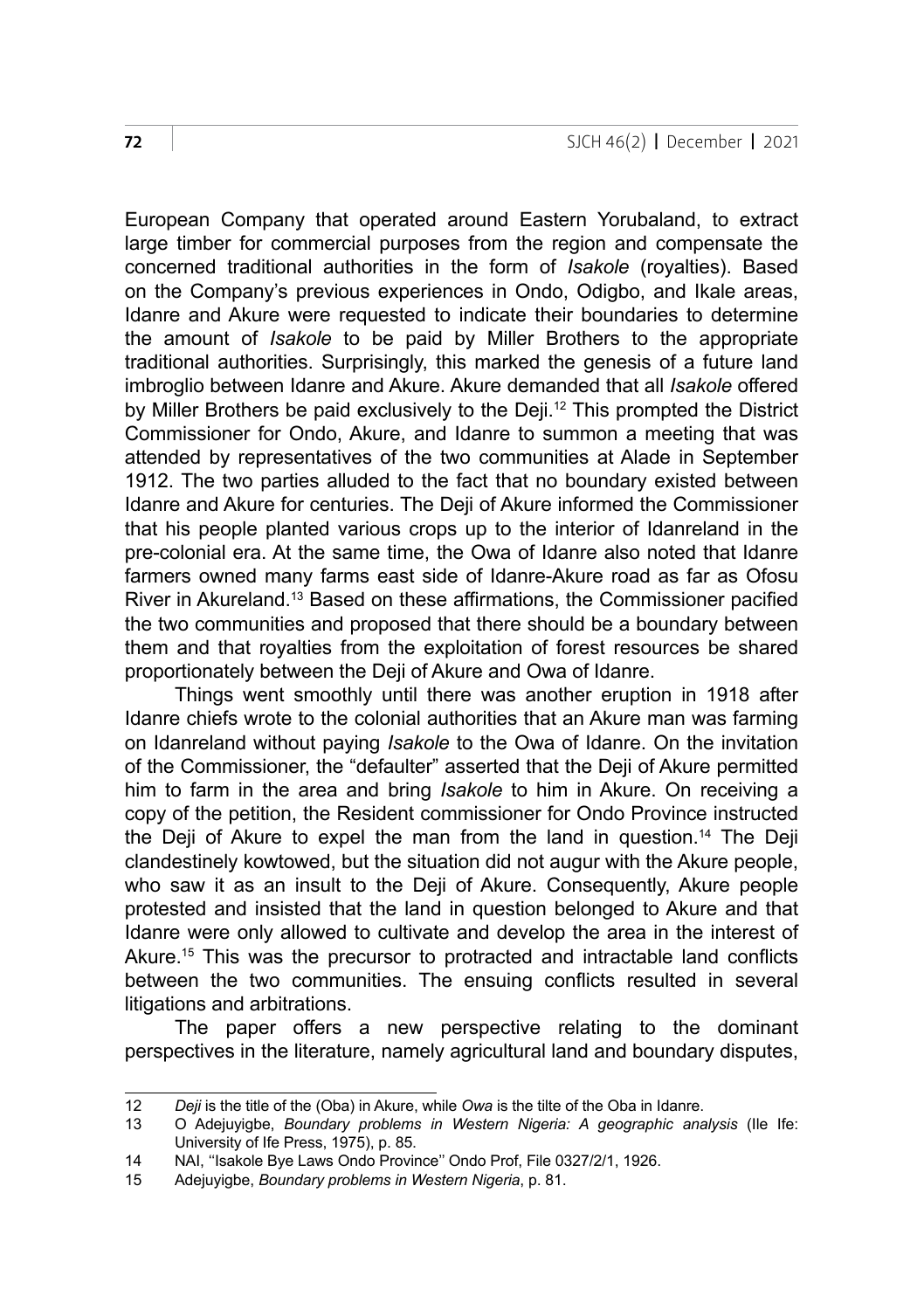land scarcity, and colonial taxation. The paper is divided into five parts. The first part is the introduction, followed by a brief overview of existing works on *Isakole,* cocoa, and land conflict. The third section examines the pre-colonial geographical and ecological features of Idanre and Akure, followed by the fourth part, which focuses on the origin and causes of boundary disputes and land conflicts between Idanre and Akure during the colonial era. The fifth section is the conclusion.

# *2. ISAKOLE*, COCOA, AND LAND CONFLICT

A lot has been written about various types of ground rents/agricultural tributes in relation to cocoa and land conflict in the African history literature.<sup>16</sup> But no major study has established that *Isakole* was the major source of land conflicts in Yorubaland. In her popular article, "Debating Land Question in Africa"*,* Sara Berry argues that colonial land policy created intense competition over land accumulation, causing farmers and chiefs to fight over agricultural land. Even though this had a debilitating impact on social relations and communal living among Yoruba farmers, Berry did not address the nexus between cocoa, *Isakole,* and land crises in the cocoa-producing areas she covered, as this is a large subject---probably requiring separate case studies. In another study conducted in Abikini and Abulekeji in Ile-Ife, titled: *Fathers work for their sons,* Berry asserts that women's access to the necessary relations of production as well as opportunities for independent accumulation were circumscribed by their husband's fortune.17 This seems to be the true reality of women concerning land ownership and the cultivation of cocoa in colonial Idanre and Akure.

<sup>16</sup> H Bernstein and C Bonnie (eds.), *Contradictions of accumulation in Africa* (Beverly Hills: Sage, 1985); S Berry, "Supply response reconsidered: Cocoa in Western Nigeria, 1909-44"*, Journal of Development Studies* 1 (13), 1974*,* p.14-17; S Berry, Property rights and rural resource management: The case of tree crops in West Africa, *Cahier des Sciences Humaines* 24 (1), 1988*,* pp 3-17; S Berry, Social institutions and access to resources in African agriculture, *Africa* 59, 1974, p. 41-55; G Bonneh, The impact of cocoa cultivation on the traditional land tenure system of the Akan of Ghana, *Ghana Journal of Sociology* 6 (1), 1970, p. 43-60; CEF Beer, *The politics of peasant groups in Western Nigeria* (Ibadan:Ibadan University Press, 1976); T Falola, "Neighbours at war: Conflict over boundaries in colonial Nigeria", *Journal of African History* 15 (3), 1974, pp. 1-22; T Bello and MI Mitchell, "The political economy of cocoa in Nigeria: A history of conflict or cooperation.; S Famoriyo, Some problems of customary land tenure system in Nigeria, *Land Reform, Land Settlement and Cooperatives* 2 (1), 1973, p.11; PC Lloyd, *Yoruba land law* (Ibadan: Oxford University Press, 1962); Aderinto, "Where is the boundary?, pp. 176-195.

<sup>17</sup> S Berry, *Fathers work for their sons: accumulation, mobility and class formation in an extended Yoruba community* (Berkely: University of California Press, 1985), p. 28.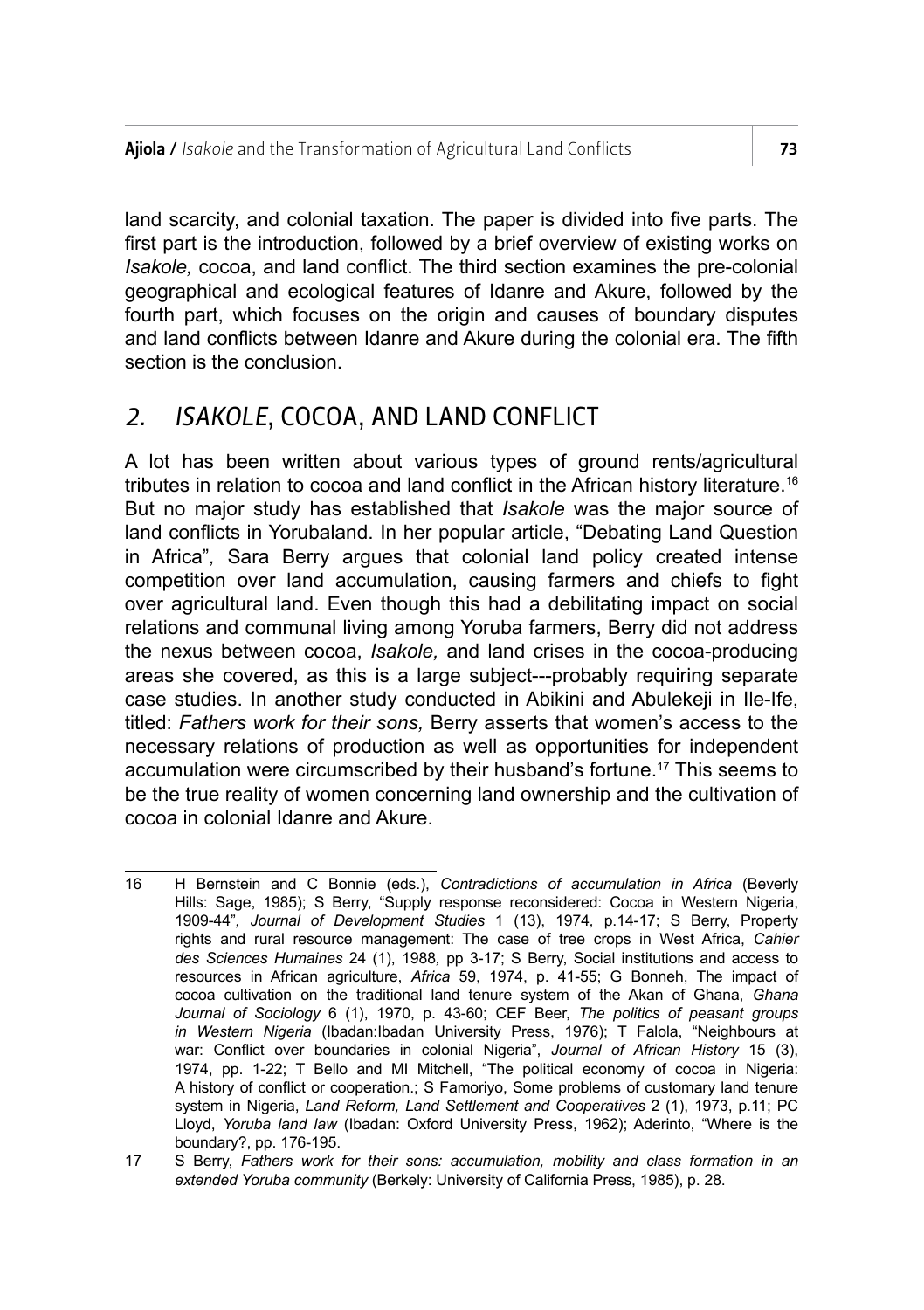Following the example of Polly Hill in making an economic study of cocoa farmers, using anthropological methods, Berry notes in her book entitled *Cocoa, Custom and Socio-economic Changes in Rural Western Nigeria* that cocoa wealth or (wealth derived from cocoa) made a significant social transformation of Yorubaland in the first half of the twentieth century possible. Indeed, that transformation occurred in terms of capital accumulation and disputes over agricultural land.18 Berry's most striking polemic in *Fathers work for their sons* is grounded on the analysis of the means of accumulation derived from agricultural surplus and its implication on the development of the relations of production in Western Nigeria. She sees accumulation as the optimum utilisation of resources to sustain the conditions of production and logic of capital. She deploys accumulation interchangeably with economic change as well as material conditions for cultural norms and mobility for class formation, differentiation, and political mobilisation. What is more, Berry tells the story of the spread of cocoa production as a process of capital formation involving the creation of a novel rural export sector through migration, risk, and investment in land. She notes that Yoruba farmers were able to accumulate capital and were encouraged to take the risk of engaging in cocoa farming. However, investment in the cocoa business depended not only on gross receipts but on costs, notably direct labour costs, given that hired labour was used from the outset of cocoa farming.

Capital formation, according to Berry, occurred due to the ability of the Yorubas to take complex risks in commercial agriculture, in addition to the colonial policy framework and application of the vent-for-surplus theory. She argues firmly that the vent-for-surplus theory is broadly correct concerning land surplus but incorrect in assuming that labour was underutilised and could be mobilised without risk or cost. Berry further argues that cocoa farmers in Nigeria are capitalists in their dealings with land and with the market, but not in their relations with labour. She, therefore, notes that economic inequality has not been associated with a clear-cut discussion of rural society into self-perpetuating socio-economic classes.<sup>19</sup> However, her data only comes from the cocoa-growing areas such as Ondo, Ife and Ibadan cocoa farms. By emphasising the conditions of employment of the labour force in line with other forces of production, Berry, contrary to the position of Olatunbosun, Onimode Ihonvbere and Falola, Berry established that the consolidation of the state's power over the means of production in agriculture (particularly land) did not result to the conflicts between different groups of people.<sup>20</sup> From

<sup>18</sup> Berry, *Cocoa, custom, and socio-economic change in rural Western Nigeria.*

<sup>19</sup> Berry, *Cocoa, custom and socio-economic change*, p. 27.

<sup>20</sup> T Falola and J Ihonvbere, "The illusion of economic development". In: T Falola (ed.) *Britain and Nigeria: exploitation or development* (London: Zed Books Ltd), 1987, p. 45; JO Ahazuem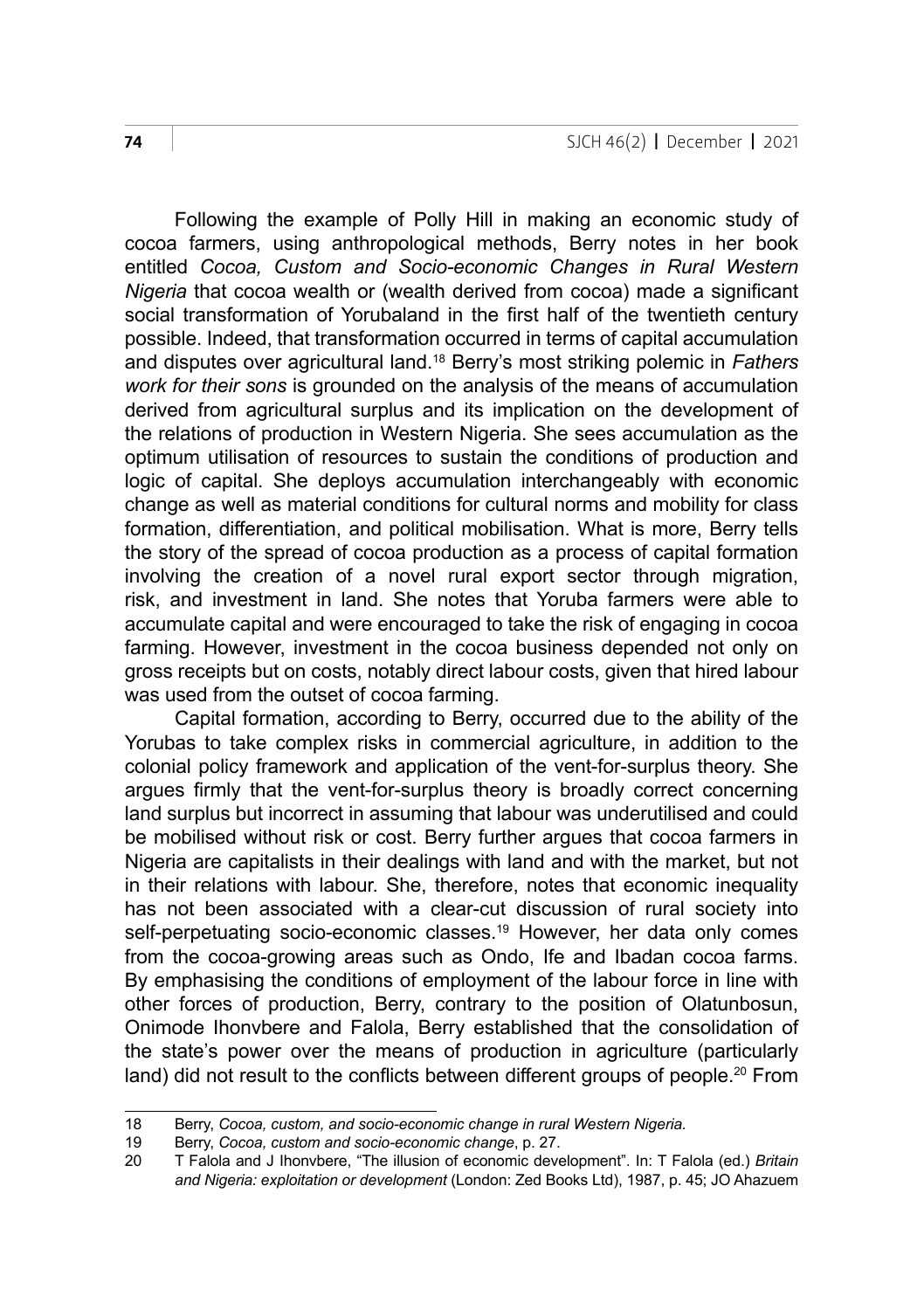Berry's viewpoint, the development of colonial capitalism---especially land policies, contributed to the development of an inclusive agricultural production pattern that aided capital formation for the Yoruba generally.

Saheed Aderinto's "Where is the boundary? Cocoa conflict, land tenure, and politics in Western Nigeria, the 1890s-1960" adds a unique insight into the proliferating literature not only on boundary politics but also on land tenure and the colonial economy in Yorubaland.21 Aderinto's work reveals much against the established literature especially, how agricultural commodities like Cocoa interplayed with other variables creating "pipelines for conflict", which transformed the socio-cultural and economic landscape between the Ibadan and the liebu farmers. Of particular significance is how the value of cocoa added a new dimension to land ownership and tenure. For example, while in Ibadan and Ijebu in precolonial times, people paid *Isakole* mostly in agricultural produce as gratitude for the opportunity and recognition of "overlordship", the colonial interest in cocoa as a cash crop and the attendant benefits in cultivating the crop brought to the fore changes in the importance of private property, land and land ownership.<sup>22</sup> Unsurprisingly, this landscape brought the Ibadan and Ijebu into an interethnic conflict which even degenerated into interprovincial boundary conflicts during this period.

Toyin Falola's "Neighbours at war: Conflicts over boundaries in colonial Nigeria" discusses how colonialism reshaped the boundary and land tenure system in Nigeria often leading to inter-community, inter-ethnic and even inter-provincial conflicts during this period.<sup>23</sup> From conflict over boundaries, conflicts over frontier land to the conflicts over the creation of new administrative units, Falola accurately reveals the underlying causes of land disputes between individuals and communities in colonial Nigeria. The commercialisation of land or the increase in the value of land had reverberating effects on communal relations and destroyed established norms, leading to claims and counterclaims mostly tied to the land and its embedded resources. Interestingly, as Falola shows that the loss of land due to boundary delimitation often transformed former landowners into tenants

and T Falola, "Production for the metropolis: Agriculture and forest products". In: T Falola (ed.) *Britain and Nigeria* (London: Zed Books Ltd, 1987); See also, D Olatunbosun, *The role of commodity marketing boards in agricultural development* (Ibadan: NISER; 1978); D Ọlatunbọsun, *Agricultural investment strategy in Nigeria* (Ibadan: NISER, 1969); D Ọlatunbọsun *Export crop in Nigeria's economic development* (Ibadan: NISER, 1972); D Ọlatunbọsun, *Nigeria's neglected rural majority* (Ibadan: Oxford University Press, 1975).

<sup>21</sup> Aderinto, "Where is the boundary?"

<sup>22</sup> T Falola, "The political economy of a pre-colonial African state". In: T Falola and R Law, *Warfare and diplomacy in precolonial Nigeria: Essays in honor of Robert Smith* (Madison: University of Wisconsin-Madison Press, 1992), p. 50. Quoted in Aderinto, "Where is the boundary?", p. 181.

<sup>23</sup> Falola, "Neighbours at war".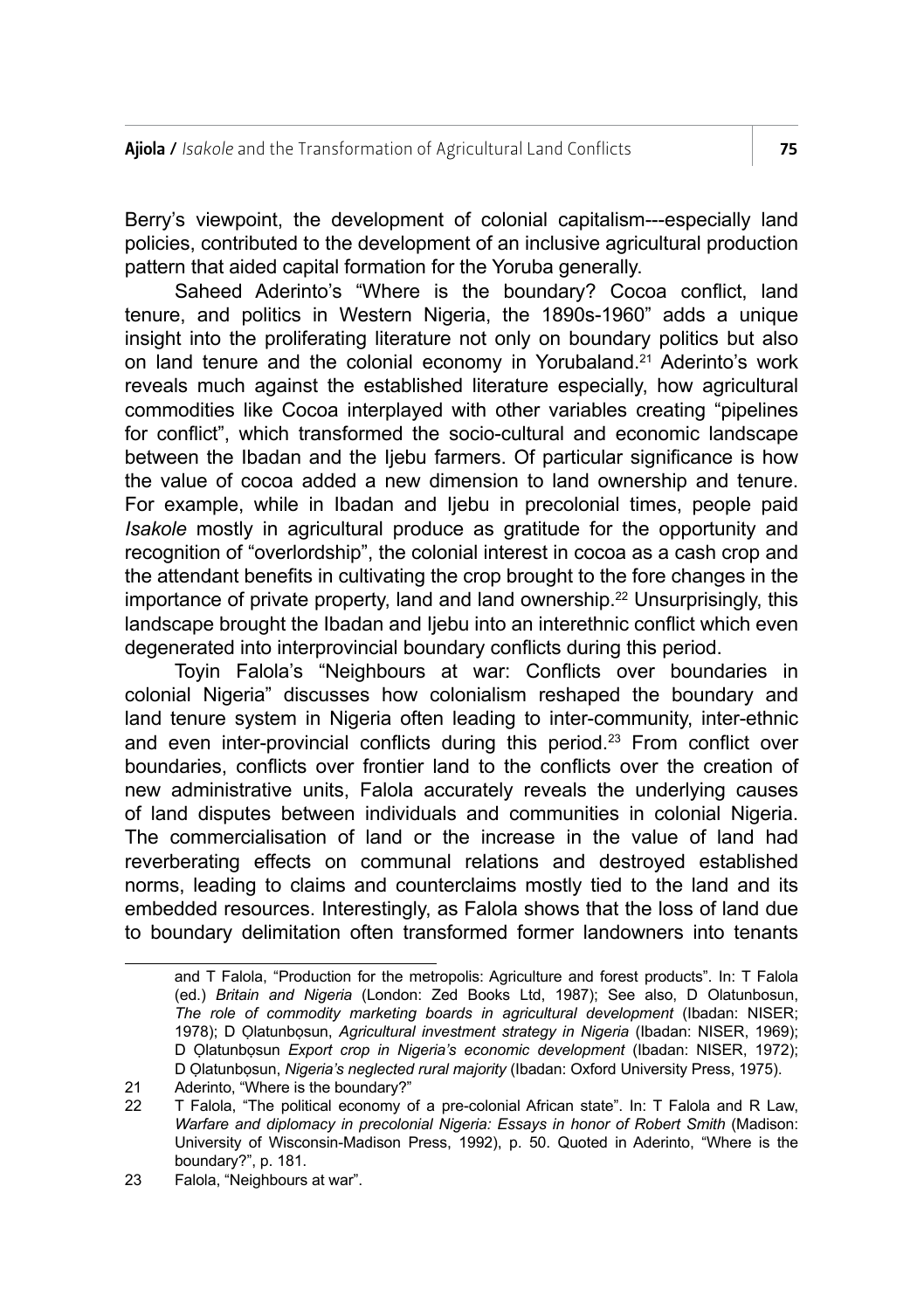that had to pay Isakole, which for some was demeaning; this consequently fostered their desire to enter into conflict for socio-economic survival.

Taiwo Bello and Mathew Mitchell's "Political economy of cocoa in Nigeria: A history of conflict or cooperation?" is a comparative analysis of indigenous and migrant conflicts in Ife- Modakeke in Southwest Nigeria and the Ivorian cocoa regions. Bello and Mitchell demonstrate that the precolonial and colonial land-tenure arrangements eased migrant cocoa farmers into indigenous host communities, but the introduction of Nigeria's Land Use Act of 1978 upended the status quo.<sup>24</sup> The transfer of land ownership from local authorities to the Nigerian State generated disputes and conflicts over agricultural lands in cocoa farms within Ife and Modakeke, as migrants' allegiance shifted away from the local chiefs to governments institutions which also altered the pecuniary and material benefits the chiefs derived from *Isakole*. The Land Use Act did not only impact negatively on the political and economic powers of the indigenous authorities; it created hostilities between them and the migrants they hosted in their agrarian communities.<sup>25</sup> While the States in Nigeria distributed land proportionately between migrants and indigenes for the expansion of cocoa cultivation and export, in Ivory Coast, Bello and Mitchell show that the government succeeded in using land for political enrichment and ethnic benefits, which also led to conflicts between landlords and migrants in the cocoa-producing regions. In spite of several inherent weaknesses in the Nigerian Land Use Act, it continues to govern land tenure in Nigeria's cocoa regions despite increasing conflicts.<sup>26</sup>

Abiodun Afolabi's "The colonial taxation policy among Yoruba of Southwestern Nigeria and its implications for socio-economic development"<sup>27</sup> examines British colonialism through her taxation policies in Nigeria. His work, based on substantial archival sources, reveals that this policy was intrinsically tied to the extractive character of the colonial economy with an incidental rather than deliberate impact on the socio-economic development of Southwestern Nigeria. What is particularly interesting about the British colonial Tax policy is that it promoted deliberate efforts by the colonial government in sponsoring the successful cultivation of cash crops in the area. This, in turn, had serious implications for the land tenure system. Indeed, one could argue that the Tax demands placed on crops (like cocoa) not only increased the desire to produce more and ensure some profits after tax but also added new pressures on the value of land for the cultivation of cash crops.

<sup>24</sup> Bello and Mitchell, "The political economy of cocoa in Nigeria", pp. 71-75.<br>25 Bello and Mitchell. "The political economy of cocoa in Nigeria", pp. 84-85.

<sup>25</sup> Bello and Mitchell, "The political economy of cocoa in Nigeria", pp. 84-85.

<sup>26</sup> Bello and Mitchell, "The political economy of cocoa in Nigeria", pp. 84-85.<br>27 Afolabi "The colonial taxation policy" pp. 63-92

<sup>27</sup> Afolabi, "The colonial taxation policy", pp. 63-92.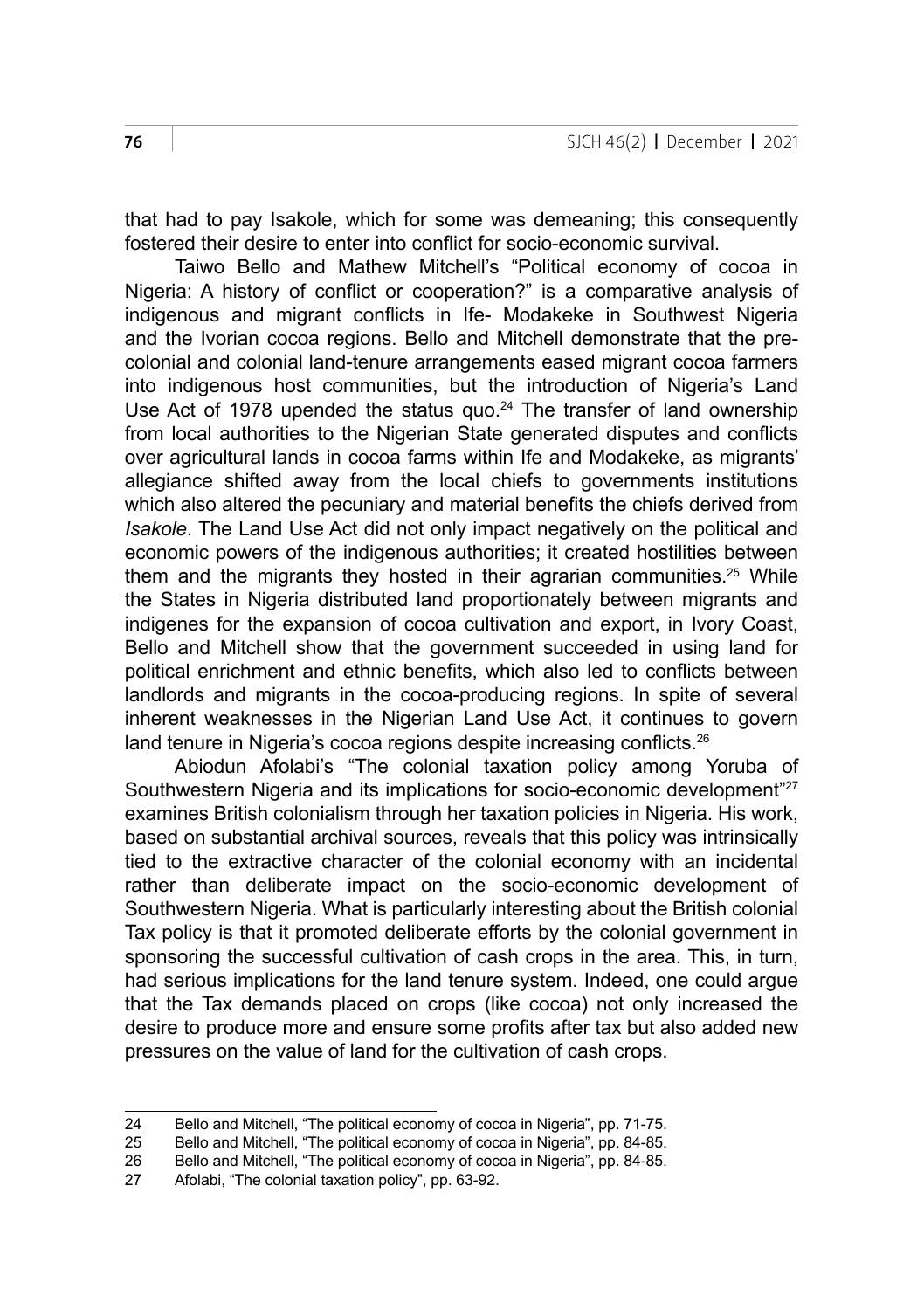Ajiola / *Isakole* and the Transformation of Agricultural Land Conflicts **77** 

Abimbola Adesoji's "Colonialism and intercommunity relations: The Ifon-Ilobu example"28, adds to the literature on the sources for inter-community conflict during the colonial period using Ifon-Ilobu communities as a case study. Adesoji argues, much like the others, that colonialism brought new dynamics to the question of land ownership in the area. As he reveals, "two major issues characterised Ifon-Ilobu relations during the colonial period: land ownership, control, and usage, and the exercise of authority over chieftaincy matters particularly the powers and the limitation of parties concerned. These two factors combined to engender disharmony between Ifon and Ilobu".<sup>29</sup> He argues, much like Aderinto, that the pre-colonial land tenure system in the area was one whose underlying principle was anchored on community and trust. The colonial administration's delimitation of land and the attendant creation of boundaries destroyed this ideal situation, thus becoming a source for conflict between groups during this period. As the author notes, while the conflict between both groups did not originate during the colonial period – there were, in fact, pre-colonial demands for land due to population pressures - inconsistent policies of the British administration and a host of other factors played a huge role in escalating it.

The foregoing review clearly shows that an engagement with the intersections of *isakole* (rents/tributes), cocoa and land conflict in Yorubaland is lacking in existing Africanist literature. It is common knowledge that the majority of the inter-tribal and ethno-communal conflicts in the colonial and post-colonial African social formations were caused by intense jostling for agricultural land and politics of agricultural commodity trade; what is less obvious is the degree to which the political economy of *Isakole* and colonial capitalism exacerbated the problem.

# 3. PRE-COLONIAL BOUNDARIES AND DELIMITATION IN IDANRE AND AKURE

Idanre occupies the mountainous landmass in the present-day Ondo state in Nigeria. It was formerly categorised under Idanre/Ifedore Local Government Area, with headquarters at Owena.<sup>30</sup> Idanre town is located in the presentday Ondo State in Nigeria, about 15 kilometres from Akure. The Ondo State Airport is about an hour's drive from the Idanre Hills. Idanre was traditionally known as *Ufeke* (Ife Oke) in the pre-colonial period. The hills which surround the town housed the people for many centuries until the colonial conquest

<sup>28</sup> A Adesoji, "Colonialism and intercommunity relations: The Ifon-Ilobu example", *History in Africa* 32, 2005, pp. 1-19.

<sup>29</sup> Adesoji, "Colonialism and intercommunity relations", p. 7.<br>30 SA Akintan *Ufeke: A history of Idante from the earliest t* 

<sup>30</sup> SA Akintan, *Ufeke: A history of Idanre from the earliest times* (Ibadan: John Archers Press, 2014), p. 22.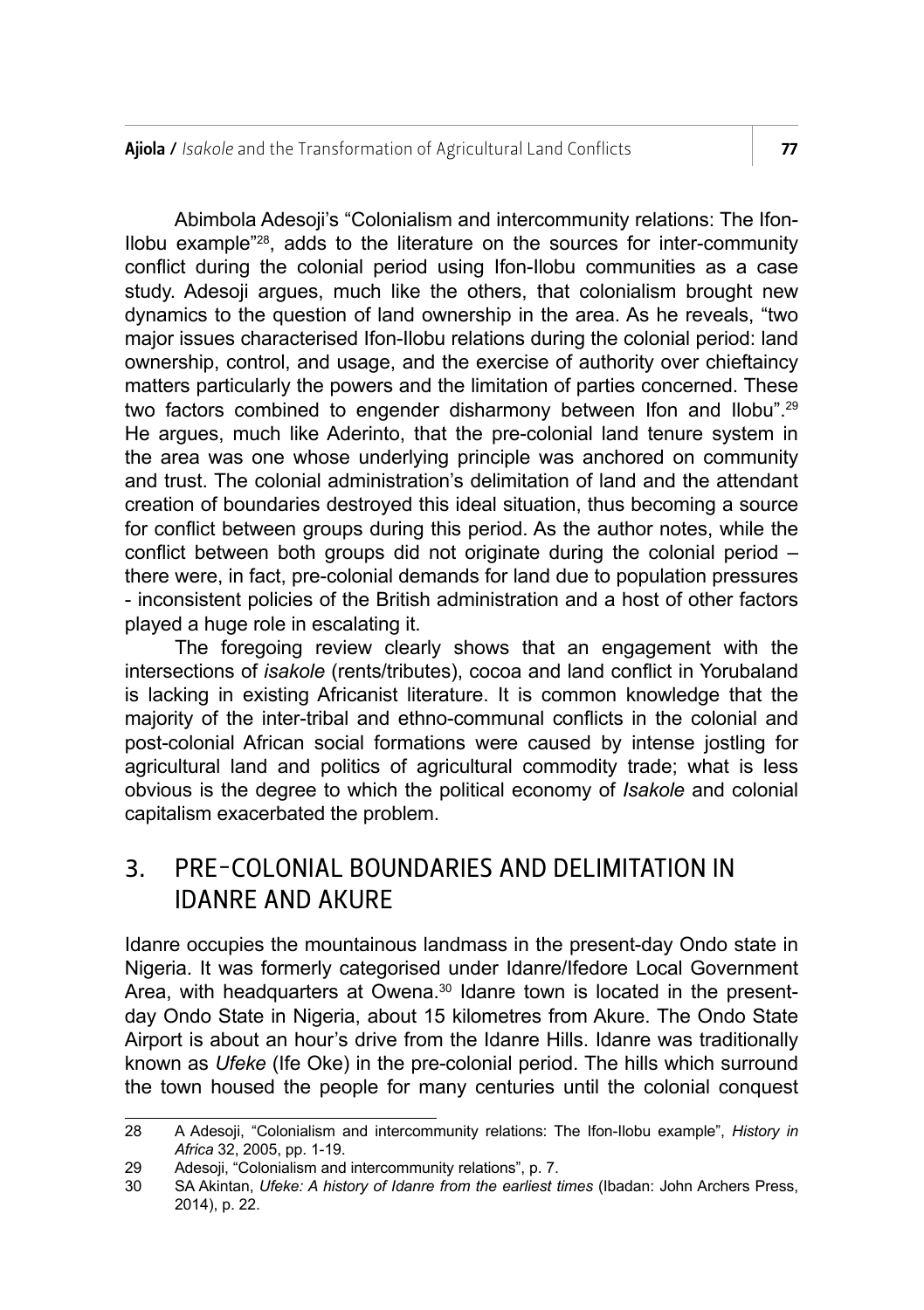in the late nineteenth century when they migrated from the top of the hills to the present areas downhills. Idanre lies between Akure and Ondo to the southwest and northeast, respectively. Alade Idanre, a satellite town founded by a renegade prince in 1928, is about three kilometres from Odode, the main town. Two different roads lead to Idanre from Ondo and Akure through Alade. They are within a distance of 34 and 22 kilometres to Odode, the main town.31 Idanre eastern neighbours are the Benin people through the Ofosu River, which is presently the boundary between Ondo and Edo States. To its west is Ondo, with demarcations at Owena River. To the south are indigenes of Siluko, which lay within Delta and Edo States respectively, and Ikale, also of Ondo State. Akure is, however, Idanre's closest neighbour to the north. (see map 1). From Onishere, an Idanre Forest Reserve to Akure, Idanre's boundary is about 42 miles). The boundary with Owena is about 37 miles from Owena to Ala.32 Idanre boundary with the Ikale's is about 46 close to Benin-Lagos Express Road after Ofosu River beyond Onishere.<sup>33</sup>



#### **Map: showing Akure and Idanre boundary.**

Source: SK Udofia, Remote sensing and GIS Lab (Department of Geography University  $T$ agos, 2021). of Lagos, 2021).

<sup>31</sup> NAI, CSO, 20, File No 234/19, "On production of cocoa for export", 1940.

<sup>31</sup> NAI, CSO, 20, File No 234/19, On production of cocoa for export , 1940.<br>32 NAI, File 4/1/06/071946, Extracted from the Nigerian *Daily Times*, Lagos.

OZ TWA, The 4/1909011940, Exalded nom are rigerian Barry Trines, Edges.<br>33 FO Ajiola, The economy of Idanre, 1900-1960 (MA, University of Ibadan, 2012), p. 18.  $\frac{1}{2}$  the Owards the Occarion of order received and was the recognition of the received  $\frac{1}{2}$  or  $\frac{1}{2}$  or  $\frac{1}{2}$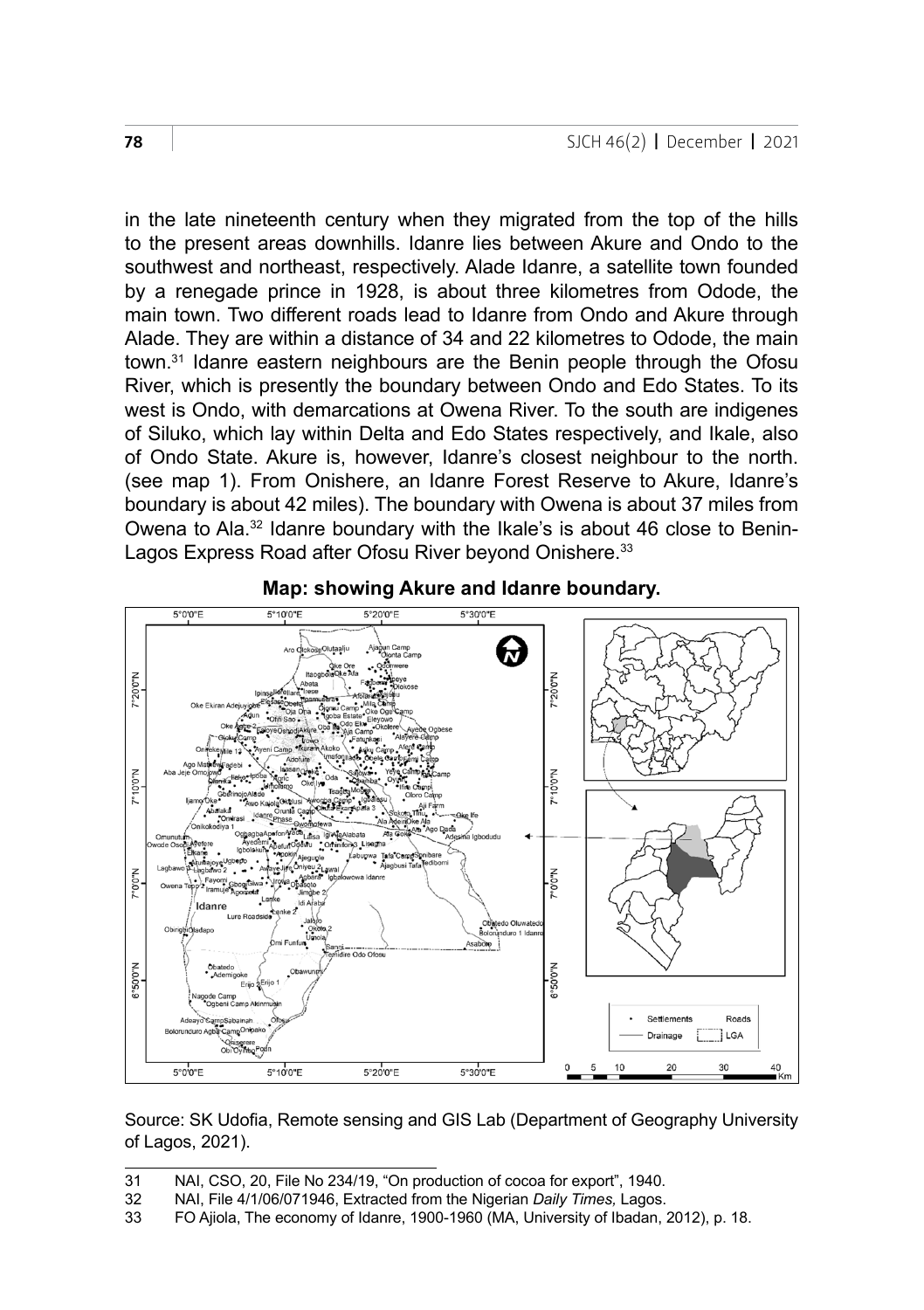Ajiola / *Isakole* and the Transformation of Agricultural Land Conflicts 79

The land in the pre-colonial Idanre was a collective property of the entire indigenes.34 Land ownership in Idanre was divided into two types: (a) Townland for building purposes (b) Country land for farming purposes. $35$ Townlands were equitably allocated to indigenous members of families by the Owa of Idanre, who in theory owned all the lands.<sup>36</sup> Land given to an individual, household or family by the *Owa* became the property of the recipient and was hereditary.<sup>37</sup> Townlands were also allocated to other non-indigenous families or strangers who had been integrated and acculturated into the community.<sup>38</sup> However, occupied land belonging to an individual or family could be revoked and reassigned to another person for optimum utilisation. In most cases, an appeal could be made to reclaim the land after several sanctions.<sup>39</sup> The commercialisation of land from one individual to another was illegal, but a transfer could be made to a temporary user subject to the approval of the Owa of Idanre.40 However, an occupied land with an immovable property belonged to the owner of the property, although the property was non-transferable. The renting of town land for residential purposes was not permitted in Idanre. Only the Owa had the power to allocate land to users.<sup>41</sup> Landlord-tenants interaction was minimal because ownership of houses was vested in the family and not in individuals. This explains why the mortgage system was not prevalent.42 Agricultural land was cultivated through rotation or shifting cultivation. Due to the traditional pattern of farming, only a few acres were given to an individual user.<sup>43</sup> The mode of allocation was through the family unit. This made it impossible for an individual or group to acquire large estates in the community.44 In effect, the Owa was the head of a large family, and the disposal of all lands was in his hands. $45$  With the advent of colonial rule, ''townland'' was segmented into two parts: (a) land for food crops, such as

<sup>34</sup> NAI, Intelligence Report, ''Idanre Forest Reserve--Area O.A 5", Ondo Div, File, No178, 1928 See also Afolabi, "Journey to agricultural work in Yorubaland", pp. 85-86.

<sup>35</sup> Interview: Author with O Awosoye, Atoshin Idanre, 26 December 2012.

<sup>36</sup> Interview: Author with Chief AO Lijofi, Odode Idanre, 26 December 2012.<br>37 NAI, Intelligence Report, "Idanre Forest Reserve Area O.A 5".

<sup>37</sup> NAI, Intelligence Report, "Idanre Forest Reserve Area O.A 5".

<sup>38</sup> NAI, Intelligence Report, "Idanre Forest Reserve Area O.A 5".

<sup>39</sup> Interview: Author with PM Akinduro, Odode Idanre, 3 August 2014.

NAI, Inteligence Report on Idanre Compiled by Mr HL Wood-Price. File 236/08/119, 1921.

<sup>41</sup> Interview: Author with High Chief SA Akintan, OdodeIdanre 11 July 2014.

<sup>42</sup> NAI, File4/1/06/071946, Extracted from the Nigerian Daily Times Lagos.<br>43 WR Morgan "Some comments on shifting cultivation in Africa" Researc

<sup>43</sup> WB Morgan, "Some comments on shifting cultivation in Africa", *Research Notes* 2 (9), 1957, p. 1; See also WB Morgan, "Agriculture in Southern Nigeria (excluding the Cameroon)", *Economic Geography* 35, 1959, pp. 138-150.

<sup>44</sup> AO Olutayo, Development of underdevelopment: Rural economy of colonial South Western Nigeria (PhD, University of Ibadan, 1991), p. 61.

<sup>45</sup> NAI, "appendix No 8/135/1917", Certified copy of Bovel Jones's report on Idanre, signed in the presence of D.A Rowse (Acting: Col & Surveyor to H Alfred Willoughby, the Assistant superintendent of L.C, p. 11.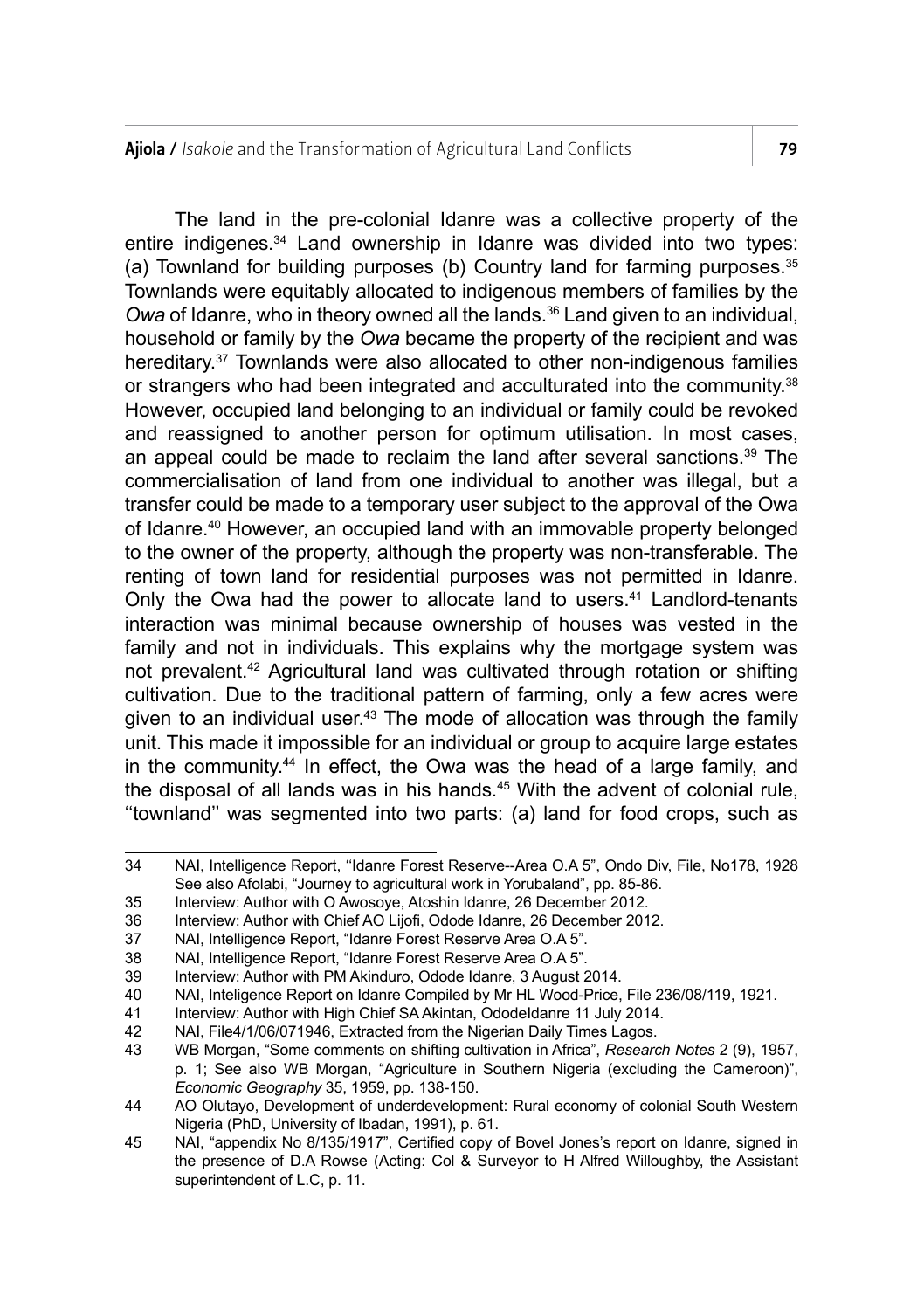yam, plantain, corn, among others, and (b) land for cultivation of permanent crops such as kola nut, cocoa and rubber.46 A member of the community living in another quarter or village, such as Alade, Atoshin or Odode in Idanre, was allowed to use land outside his village. To illustrate, a farmer from the Irowo quarter was eligible to obtain farmland in the Isalu quarter, while a farmer from the Idale quarter could request land in Aweba, Abababubu or Onisere villages, through the approval of the Owa (Oba) of Idanreland.<sup>47</sup>

Akure was also one of the largest towns in the colonial Ondo Province. Akure's proximity to Oshogbo and Benin city attracted large migrants to the town in the colonial period.48 The Akure district in the colonial period covered an area of 402 square miles, with a population of 28 611, which included 9137 adult males, 10 740 adult females and 8734 children. The pre-colonial and colonial Akure kingdom was situated in the southern parts of the Ekiti Division. It was bordered on the North by the Ikare, Owo and Ifon Villages in Owo Division.49 Akure's Southern boundary with Benin city was along the east bank from the Ogbese River, near Igbatoro and Omifunfun villages on the Ofosu River.<sup>50</sup> The northern part of Akure around Ogbolu and Ijare was severely hilly and studded with large granite formations. The regions West and South of Ilesha–Akure to Owo were thick forests. The British colonial land-use policies paved the way for the emergence of large cocoa plantations and farms since the beginning of the twentieth century. Akure was blessed with Mahogany and Iroko trees. The land law in Akure was the same with Idanre, Ile-Oluji and Ondo. The Akure was one of the 16 districts in the Ekiti Division and Native Administration of the Ondo Province. The Deji of Akure occupied an important space in the business of colonial administration in Ondo Province, arguably, given that Akure was the administrative seat of Ondo Province.51 Like Idanre, Akure also had innumerable cocoa farm hamlets and migrant settlements, "Egure". Some inhabitants of the hamlets were also principal landowners in the main town. Besides these, there were about 16 villages in the metropolis which were subject to the Deji (Oba). These included Ipasha, Ilere, Eti, Aiye, Odudu, Oshinigbo, Osi, Ilore, Udope, Ugbomo, Ishafirin, Oda, Igbatoro, Isikan, Iloso and Aule. There were also many sub-villages which were their respective Baale and Oloja. These included Ibule, Ipogun, Ikota, Ilara, Ijare, Obo, Ero, Isharun, Igbara and Oke.52 The land was also distributed through the family

<sup>46</sup> Interview: Author with OF Arojoye, Akure, 23 July 2014.<br>47 NAI, File ONDIV 178/9/17, "Intelligence report on Idann

NAI, File ONDIV 178/9/'17, "Intelligence report on Idanre", by Bovel Jones, 1934, p. 21.

<sup>48</sup> NAI, CSO 2613 A covering report to an Intelligence Report on Akure District of the Ekiti Division.

<sup>49</sup> NAI, COS 2614, Intelligence report on Akure District- Ekiti Division Ondo Province.<br>50 NAI, COS 2614, Intelligence report on Akure District- Ekiti Division Ondo Province.

<sup>50</sup> NAI, COS 2614, Intelligence report on Akure District- Ekiti Division Ondo Province, p. 3.

<sup>51</sup> NAI, COS 201.8, Ekiti Division, Intelligence Reports—Akure District.<br>52 NAI COS 202.8

NAI, COS 202.8.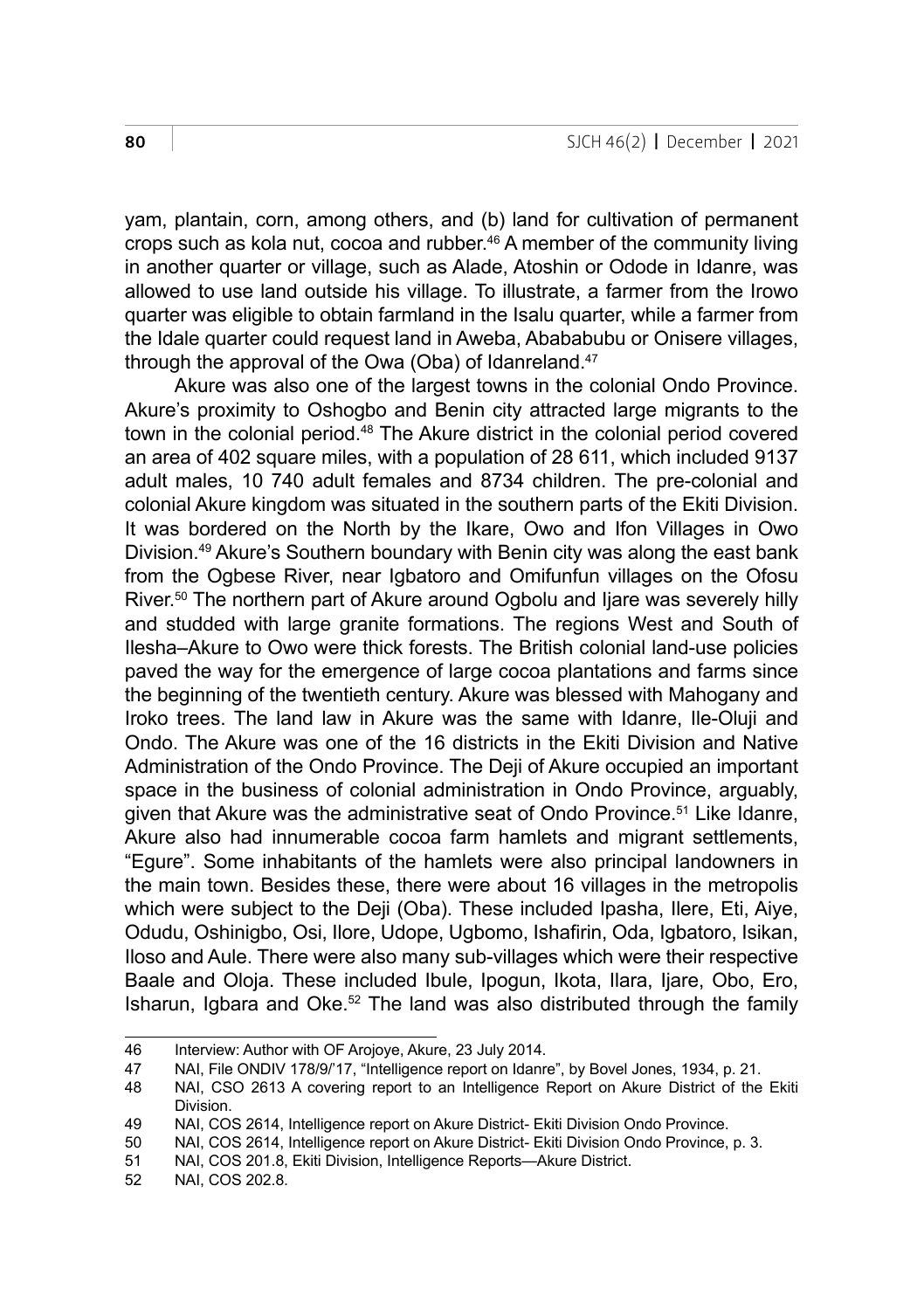units and quarters. The family head was the most senior title-holder in the family and quarter. The quarters were the most functional method of social groupings in Akure. The village unit was another form of social organisation. Like Idanre, all lands were under the custody of the Deji, who distributed it to every member of the community based on need through the various quarters and family heads. These traditional patterns of social organisations were dismantled with the introduction of British colonial rule towards the end of the nineteenth century.53

# 4. BOUNDARY DISPUTES AND LAND CONFLICTS: IDANRE VS AKURE

In 1912, the Owa of Idanre and the Deij of Akure signed an agreement with Messrs Kirstein , a colonial surveyor, on their boundary lines in the Forest Reserve, which the colonial authorities had marked as "Area 147" for timber extraction. The royalties (*Isakole*) that accrued were shared proportionately between the two Chiefs-----the Deji of Akure and the Owa of Idanre. The two traditional authorities had attested that their people could farm freely on any land situated on the Akure- Idanre boundaries. They had informed the colonial government that farmers from both sides were free to cultivate on any land within their vicinity before the development of cocoa farming in the early 1900s. In a colonial record dated September 19, 1912, Major S.H Wood, the District Commissioner for Ondo Division, had demonstrated in his report to the Colonial Office that "in the pre-colonial period, Idanre people had farms on the East side of the Idanre-Akure road along Ofosu River to Akureland while the Akure people also farmed in Idanreland for centuries". Major Wood also documented that "the Deji (Oba) of Akure had once told him that he had never heard of a boundary between Akure and Idanre and that the Deji's Mother was an Idanre woman".<sup>54</sup> Indeed, Akure has a long history with the Idanre people, and the two communities had related closely for centuries without any boundaries between them*.* <sup>55</sup> Again, quoting Wood, the Owa's message to the Sashere, an Akure High Chief stated that, "I, the Owa of Idanre say that the Deji's Mother was an Idanre woman—that the Owa is the owner of all the

<sup>53</sup> NAI, No 110/510/13/11/1952, From the Divisional Officer to the District Officer Ondo Division, "Registration-Alade".

<sup>54</sup> NAI, Telegram 23, No 91/3/40, Land Registry Akure to the Native Authority Idanre, "Idanre Farmers on Akure Land", December 1952.

<sup>55</sup> NAI, Intelligence Report on Idanre, Compiled by Bovel Jones. Ondo Div, File-- No72/11, 1934.

<sup>55</sup> NAI, "Boundary Dispute Akure Local Government vs Idanre Local Government", Memorandum Submitted on Behalf of the Owa and Idanre Community to the Ondo State Boundary Technical Committee of Ondo State Boundary Commission, December 1995.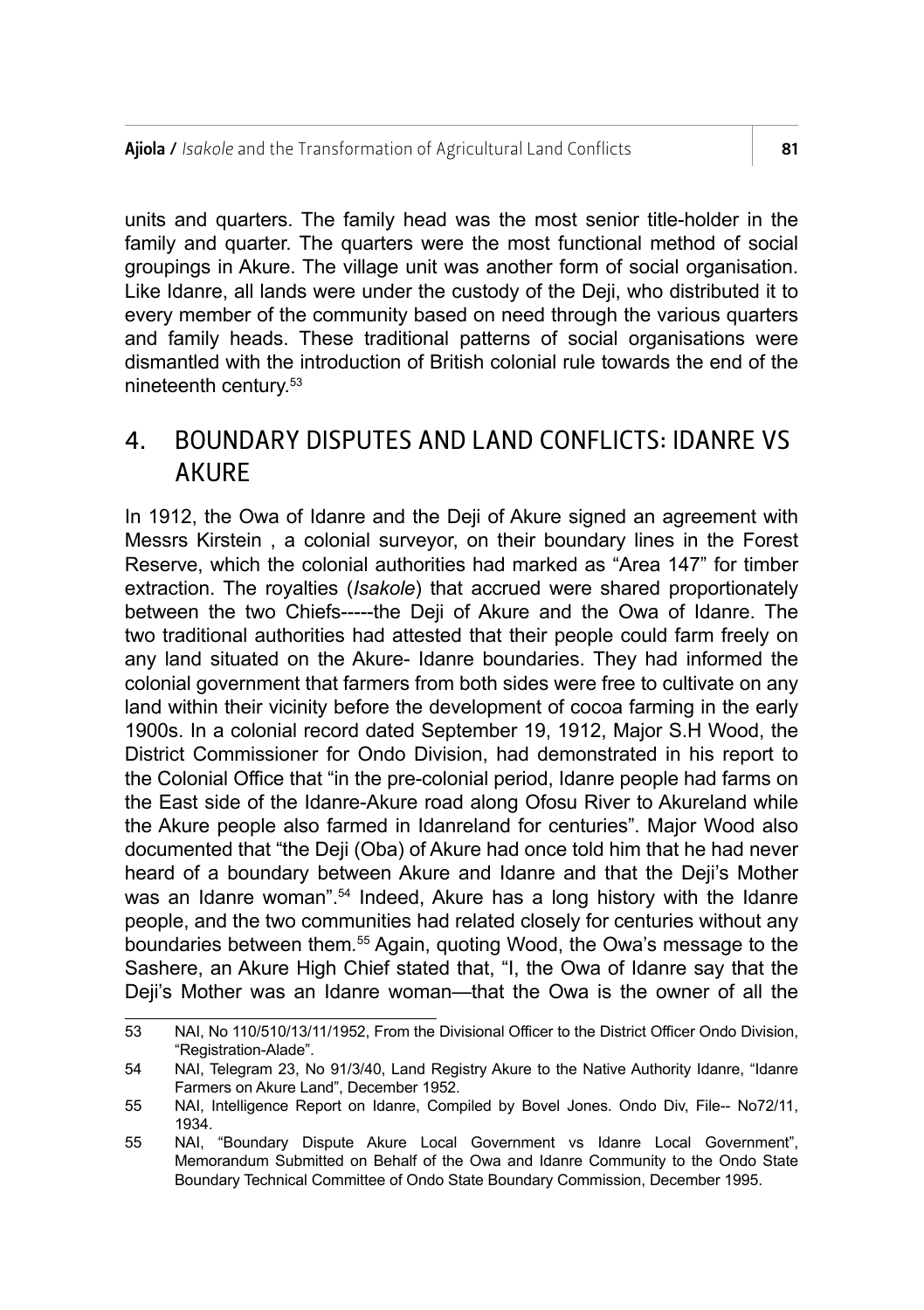land from Idanre to Akure and the Deii is the owner of the land from Akure to Idanre---that there never was any boundary—that the land was used jointly"*.* 56

However, with the massive expansion of cocoa plantations and capital formations that occurred in southwestern Nigeria, prospective and established farmers from Idanre and Akure began to seek land to reinvest or expand their cocoa plantations. The chiefs also wanted to use the opportunity to increase the *Isakole* entitled to them by giving agricultural lands to indigenous and migrant farmers within and without their territories.<sup>57</sup> By 1926, there had been a great expansion of cocoa farms and hamlets in the villages of Ao, Idesi, Iriji, Odo, Aso and Amu, close to Akure on the Idanre-Akure road. The majority of the farmers and labourers in these villages were migrants from other Yoruba towns. Many of them paid *Isakole* and taxes to Idanre Native Authority. When Akure Native Authority realised that the farmers were adamant about paying *Isakole* to Idanre, the Deji and his people staged a major protest to the Resident Commissioner, Ondo Province, to call attention to the "colonisation" of their villages by Idanre. The Deji asserted that Ao, Idesi, Iriji, Odo, Aso were remnants of Akure villages decimated and abandoned due to Benin's invasion of Akure in the mid-nineteenth century.58 The Deji also claimed other Akure villages ransacked by Benin in the 19th century but not abandoned, including Oto and Amu. When it seemed that the colonial authorities were not addressing the situation to the satisfaction of the Akure people, the Deji led another protest on 18 January 1927. To attract the sympathy of the colonial government, the Deji claimed that, "the Idanre farmers were extending their farms to Akure's main town. To worsen the problem, the Deji further claimed that their territory was bordered on the west by the Owena River, on the south by the River Ofosu and Benin Province, on the east by the River Ogbese and on the north by Igbara-odo and Ikere. The Akure people went further to secure the alliance of Owo people to attest that their land stretched up to the left bank of River Owena extending eastwards to their boundaries with Owo and Benin.59 This new claim petition impelled the colonial government to delegate two Assistant District Officers to inspect the disputed area on 12 February 1927. When the colonial delegates visited Idanre to enquire from the people, it was found that "Idanre made three different claims regarding the location of their boundary with Akure".<sup>60</sup> The first point was at Iloro (about two kilometres from Akure); the second point was around Adofure, some six kilometres from

<sup>56</sup> Adejuyigbe, *Boundary problems in Western Nigeria*, p. 81.

<sup>57</sup> NAI, Idanre Local Government—Office of the Executive Chairman, Exhibit P to Suit W/40/1939, presented by Agbo Akintan on Behalf of the Owa and Idanre Community to the Ondo State Boundary Technical Committee of Ondo State Boundary Commission, 1998.

<sup>58</sup> Interview: Author with Akintan.<br>59 Adeiuvigbe, Boundary problem 59 Adejuyigbe, *Boundary problems in Western Nigeria*, p. 48.

<sup>60</sup> Adejuyigbe, *Boundary problems in Western Nigeria*, p. 48.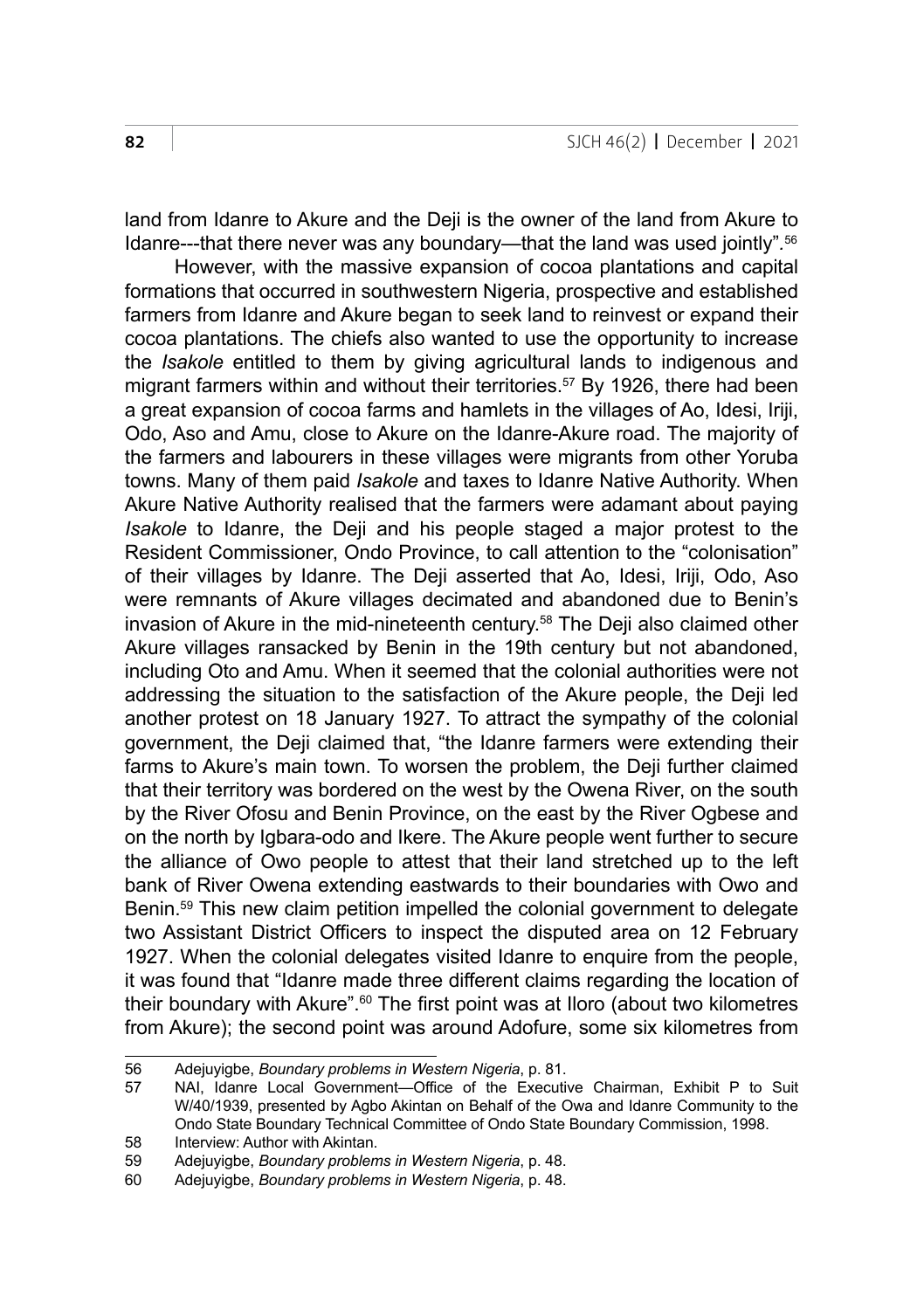Akure, while the third point was close to Akinoro's farm, which was about eight kilometres from Akure. Idanre argued that they had maintained the roads and developed the adjourning villages for over a century. But the Akure refuted the claims and insisted that the boundary transcended the Idanre-Akure road at Alade, which they claimed was founded by one Deji and an influential woman named Olokoju. This claim was repudiated by the colonial officials on the ground that Alade had been a popular market credited to the Idanre for centuries before it even developed into a major settlement in the early 1920s.<sup>61</sup> In assessing the claims, the investigators observed that, "villages to the south of Akinoro's farm were inhabited by Idanre farmers who attended Idanre Native Court, while villages to the north were inhabited by Akures who attended Akure Native Court. They noted that construction work on the new road from Alade to Akure had been carried out as far as Akinoro's farm by Idanres and that the road ceased abruptly there".62

Consequently, the investigators recommended that the boundary be fixed from the Owena River to the Ogbese River, running east to west and crossing the Idanre-Akure road in the vicinity of Akinoro's farm.<sup>63</sup> The Deji of Akure and his people frowned at the recommendation and accused the colonial officials of bias. After considering the reports, the government affirmed that there existed a direct route from Idanre to Owo, which was made by the Idanre contrary to the claim made by Akure. In effect, since a large area to the north of the road was cultivated by the Idanre people, a defined boundary was ordered to be marked. Therefore, the government suggested a boundary from the Owena River to the Aponmu on the Ondo-Akure road and from the Aponmu River on the Ondo Akure road by a line passing through Akinoro's farm and ending at the Ogbese River.<sup>64</sup> The Deji of Akure bluntly opposed the boundary recommendation and instituted a court case against the Owa of Idanre. While the Deji was preoccupied with the litigation, several conflicts broke out in the cocoa farms between Idanre and Akure farmers resulting in many deaths and the destruction of large cocoa farms.<sup>65</sup> The problem was temporarily resolved in favour of Akure by a court judgement pronounced in 1943. In his pronouncement, the judge remarked that, "the Northern boundary of Idanre was from Aiyede through Alade Market to the eastern boundary of Idanreland".66 The judge rejected the claim of the Owa of Idanre that his

<sup>61</sup> NAI, "Area A.O.5, Idanre Forest Reserves", Ondo Prof, File No. 3734 of 5/9, 1928. N.A.I CSO,20, ''On Production of Cocoa for Export, File No 234/19, 1940. NAI, CSO 1/1/50/7 Annual Report Ondo Province, Volume 1, 1950.

<sup>62</sup> Adejuyigbe, *Boundary problems in Western Nigeria*, pp. 48-49.

<sup>63</sup> Adejuyigbe, *Boundary problems in Western Nigeria*, p. 81.

<sup>64</sup> Adejuyigbe, *Boundary problems in Western Nigeria*, p. 81.

<sup>65</sup> Interview: Author with Akintan.<br>66 Morgan "Agriculture in Southe

Morgan, "Agriculture in Southern Nigeria", pp. 138 - 150.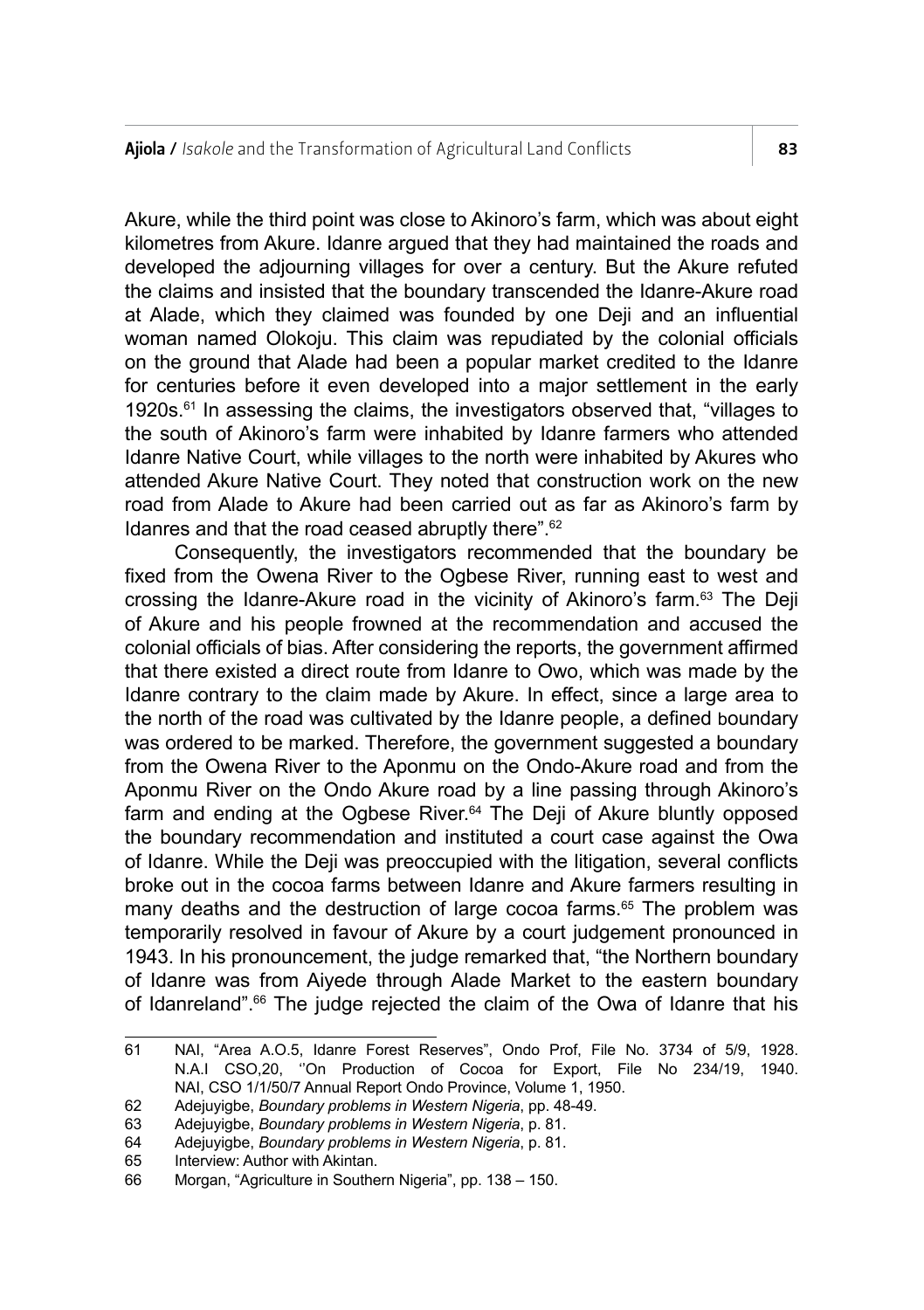territory extended beyond the Akure-Ofosu-Usehin road which has for many years been recognised as Akure road. The northern boundary of Idanre was therefore placed at Gbalegi market, while the Northern boundary line was the Akure-Ofosu-Usehin road.67

Given the court's verdict, the Akures demanded that all villages and farmsteads in the area should be administered by the Akure Native Authority, and taxes collected from Akure villages in the disputed areas by the Idanre Native Authority from 1934 onwards should be paid back to Akure Native Authority. Akure also requested that Atoshin Idanre should be considered an Akure village and that taxes paid by the inhabitants to the Idanre Native Authority should be paid instead to the Akure Native Authority.<sup>68</sup> Furthermore, *Isakole* from cocoa and timber paid to Idanre since 1914 should be refunded to Akure Native Authority. Akure decided to take up the maintenance of the road from Alade to Owena with effect from the date of the judgment and resolved that all existing and new Idanre villages on the Ofosu road should be administered by Akure. Akure further demanded that Idanre farmers within the disputed area should not extend their existing farms or clear new sites for farming purposes without the written permission of the Deji and his Council.<sup>69</sup> While appealing the case, on the one hand, the Idanre chiefs rebuked the Deji and reminded colonial authorities that the Alade community was founded by some Idanre men with the permission of the Owa of Idanre in the 1920s.<sup>70</sup>

Despite the court ruling, the colonial government did not implement the changes urgently to avoid altering the colonial administrative boundaries between the two communities. No doubt, colonial land management affected the relations between Idanre and Akure, but the rising value of *Isakole* in the two Yoruba communities exacerbated the problem. The conflict led to a break of their historical and cultural relations. Colonial tax and rent schemes in the disputed areas created schisms between Idanre and Akure local authorities.<sup>71</sup> The compulsory land registration policy introduced by the government made the chiefs compete to boost their revenue generation capacities for the colonial treasury and their respective Obas. Apart from 7/6d (5 shillings tax), which a cocoa farmer paid to the colonial treasury through the chiefs in his domain, he also gave one-tenth of his proceeds to the Oba during the harvest of his cocoa.72 The Chiefs remitted the taxes to the colonial treasury and took

<sup>67</sup> Adejuyigbe, *Boundary problems in Western Nigeria*, p. 50.

<sup>68</sup> Adejuyigbe, *Boundary problems in Western Nigeria*, p. 83.

<sup>69</sup> FO Ajiola, Cocoa production and rural development in Idanre, South Western Nigeria, 1900-1996 (PhD, University of Ibadan, 2021), p. 204.

<sup>70</sup> Interview: Author with Akintan.<br>71 Interview: Author with D Avorir

Interview: Author with D Ayorinde, Akure, 2 March 2014. See also, D Larry, "Class formation in the swollen African state", *The Journal of Modern African Studies* 25 (4), 1987, p. 491.

<sup>72</sup> Interview: Author with Akintan.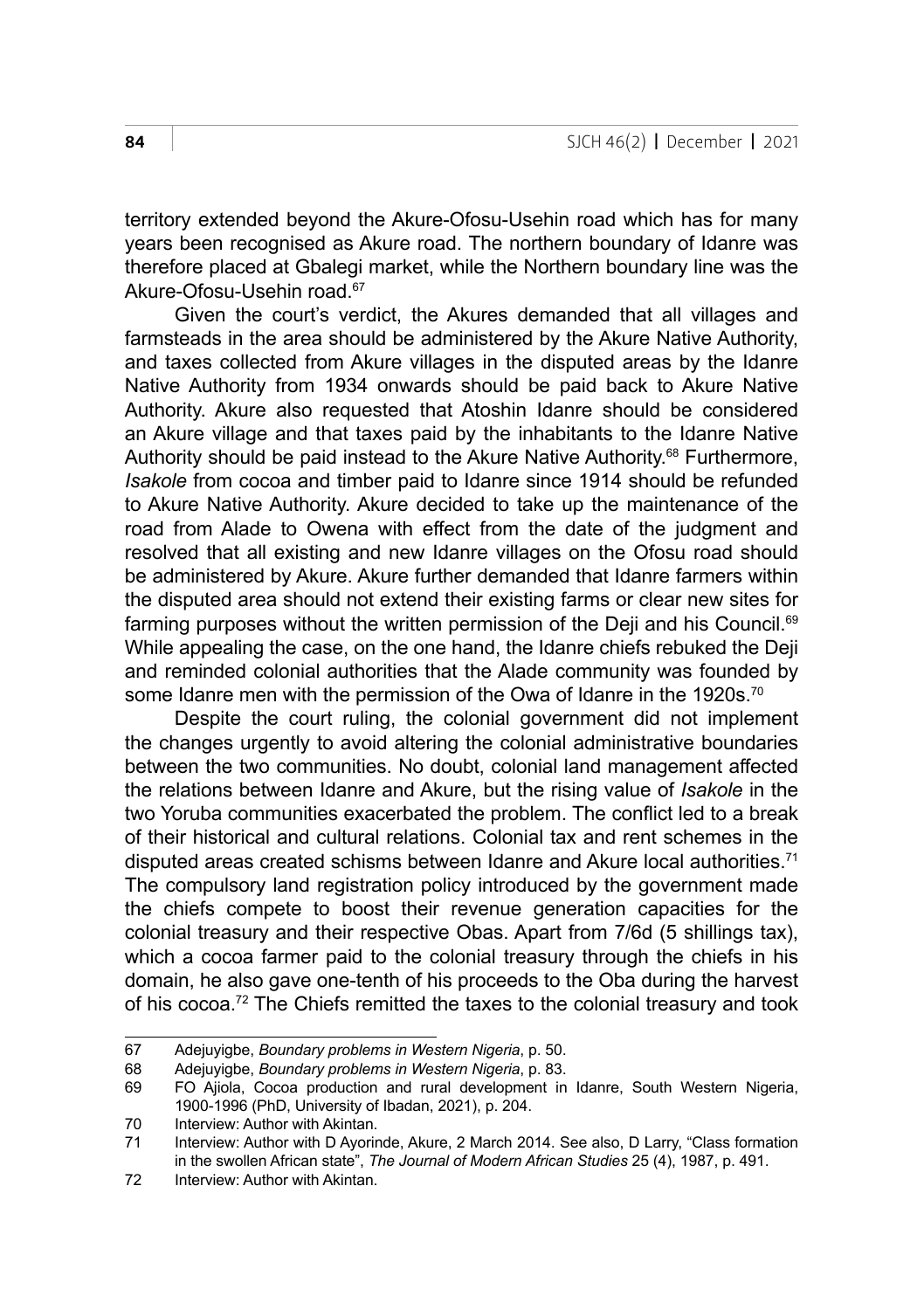the *Isakole* to their respective Oba. A different system of taxation emerged in 1932 under the Colonial Land Registry Department in Idanre and Akure Districts. The village heads were responsible for the collection of taxes under the Native Authorities. The village heads collected taxes on land and cocoa trees from the farmers and remitted them to the Native Treasury through the Native Authorities.73 To encourage the Chiefs, the colonial authorities increased the wages of the treasury officials. For instance, the Owa of Idanre was placed on £200 annually. Other chiefs, notably Lisa chiefs Osolo, Ojomu, and Sashere, were paid £60 and chief Logboshere £30. The Deji of Akure was paid £456 per annum, in addition to the *Isakole* he collected on all Idanre farms at Ogbese, Akiinoro, and Apomu.<sup>74</sup> By 1935, colonial taxes had become unaffordable for many cocoa farmers who began to boycott the payment. Most farmers preferred to pay only *Isakole* to the chiefs who reciprocate by erasing their debt records. What's more, some chiefs from both sides encouraged their members to expand their farms to increase the *Isakole* accrued to their paramount ruler. This way, the farmers were loyal to the chiefs and paid *Isakole* only to them.75 But this soon led to intense conflicts between the Idanre and Akure people.

The problem continued into the 1940s when the issue of allocation of land to strangers increased in the contested areas. The Akure chiefs had put measures in place to ensure that only Akure natives and other migrants cultivating other crops, such as rubber, palm tree, coffee and kola, were exempted from paying *Isakole* since the Idanre were the major cocoa growers in the areas. Akure further ruled that all Idanre farming in the disputed areas should be issued a "Certificate of Consent" by the Akure Native Authority.<sup>76</sup> Defaulters were sanctioned with their cocoa farms destroyed. But the Idanre farmers insisted that they would pay *Isakole* only to their Native Authority in Idanre to preserve their cocoa plantation and patrimony.77 In April 1945, the Deji of Akure submitted another petition to the Provincial office, stating that taxes and tributes paid by the Idanre farmers to their chiefs within the disputed areas be refunded to the Akure Native Authority, given that investigators in 1931 had ceded the disputed lands to the Deji of Akure. The Akure chiefs further requested that Idanre people farming in the disputed areas must pay the following as *Isakole* per head of henceforth, 9d per 100 cocoa trees

<sup>73</sup> Interview: Author with O Akinade, Alade Idanre, 12 June 2015.

<sup>74</sup> NAI, File ONDIV 178/9/'17, "Intelligence report on Idanre", by Bovel Jones, August, 1934.

<sup>75</sup> NAI, File ONDIV 178/9/'17, "Intelligence report on Idanre", by Bovel Jones, August, 1934.

<sup>76</sup> NAI, Telegram AK. N.A. 40/120/ 1952, Control of Alienation of Land to Strangers: Idanre Farmers on Akure Land.

<sup>77</sup> NAI, Telegram AK. N.A. 40/120/ 1952, Control of Alienation of Land to Strangers: Idanre Farmers on Akure Land.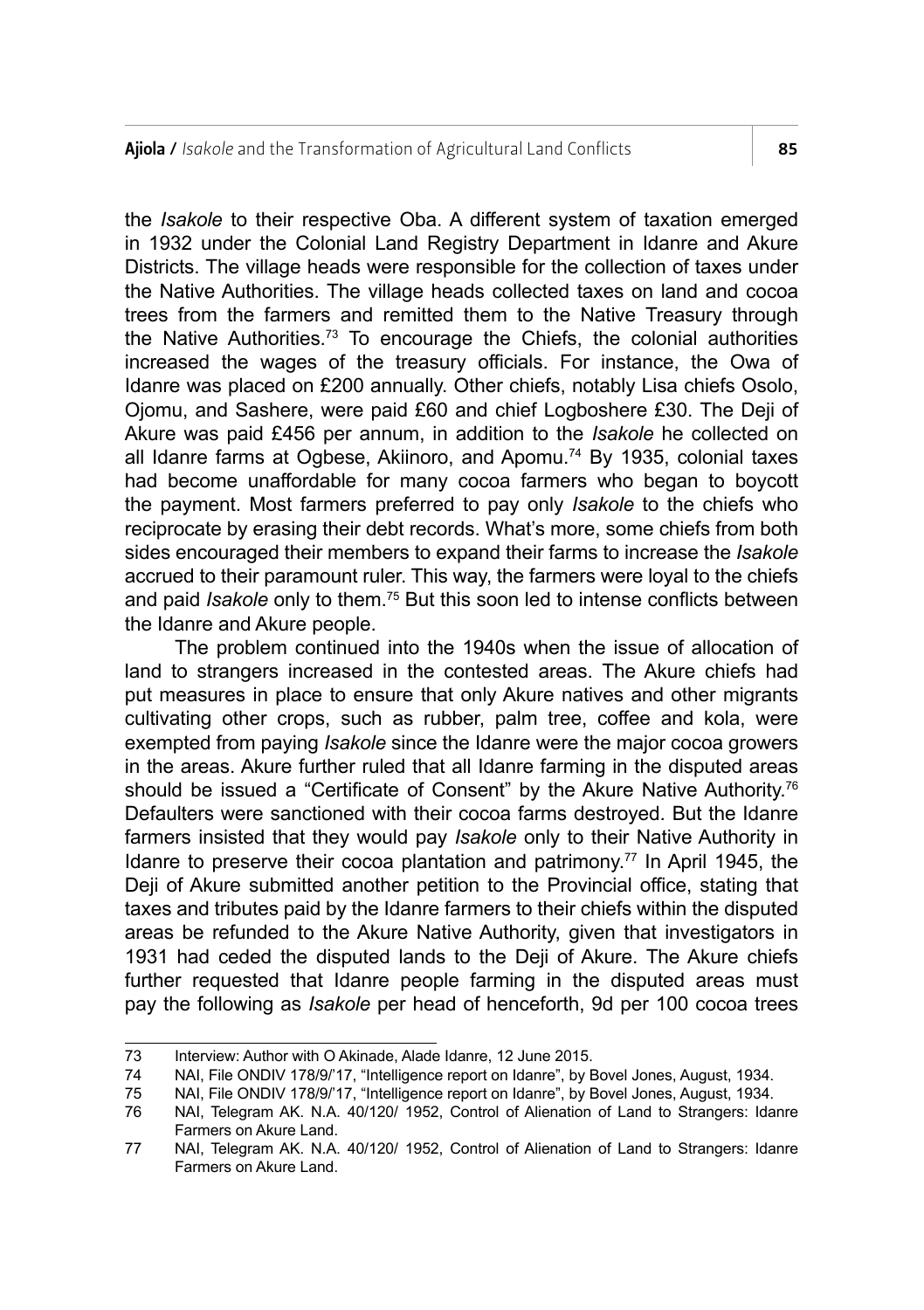bearing fruit, 3d per 100 young cocoa trees not bearing fruit and 1/3d per 2,250 yam heaps.

While recognising the authority of the Deji of Akure, the colonial government did not want to alter the administrative boundaries, as it needed an easy and effective administration and smooth collection of taxes. $78$ The Resident Officer further noted that the finances of the Idanre Native Administration should not be wasted by refunding taxes and *Isakole* to the Akure Native Administration. Nevertheless, the Deji of Akure and Council were empowered to collect the *Isakole* and tax from Idanre farmers in the disputed areas.<sup>79</sup> What mattered to the colonial government was the remittance of revenue to the government coffer.

In 1953, the colonial government technically complied with the court's decision by enforcing migrant farmers in the disputed areas to reapply to the Akure Native Authorities. In October 1953, the problem of tax remittance erupted again in Alade-Idanre. The Owa insisted that his people should register with the Idanre Native Authority whether or not they farmed on Akure land. Sanctions were introduced for defaulters, especially the migrant farmers.<sup>80</sup> Several farm arrests were made at Alade and Ipoba, and the cocoa farms involved were barricaded. The Idanre Native Administration insisted that all farmers and migrants within Idanre territories should pay Isakole to exclusively the Idanre Native Authority. Some rebellious' Idanre farmers' who went to register with Akure NA (Native Authority) were traced and compelled to pay Isakole to the Owa of Idanre.<sup>81</sup> To enforce compliance, the Idanre NA employed Tax Clerks strictly supervised by Albert Ibidapo. The clerks were deployed to the contested areas, especially Ipoba and Apomu, to collect taxes for the colonial government and *Isakole* for the Owa of Idanre. They collected 7/6d instead of the usual 5 shillings as an annual fee from the indigenes. $82$ Because many migrant farmers at Ipoba and Sama had subscribed to Akure NA, they complained and reacted to what they described as double taxation. On 26 October 1952, they protested to the Deji of Akure. They told the Deji that, "we the people of Ipoba and Sama have the honour most respectfully to put this report before you. That we paid Isakole and our taxes to Akure NA according to your instruction that we must pay to the Akure NA. But the Idanre NA are forcing us to register our farms and to be paying to them.

<sup>78</sup> Interview: Author with Ayorinde.

<sup>79</sup> Interview: Author with HRH Oba OA Akinbola, Alade Idanre, 2 March 2014.

<sup>80</sup> NAI, File No 110/491, Divisional Office, Ondo Division, 1952, p .36.

<sup>81</sup> NAI, Telegram Akure, 6, No AK.N.A. 40/139, Native Administration Office Akure, 21 October 1952.

<sup>82</sup> NAI, Telegram: Akure 23, File No 40/230/ 1952, from Land Registry Akure to The District Officer, Ondo Division "Idanre Settlers on Akure Land".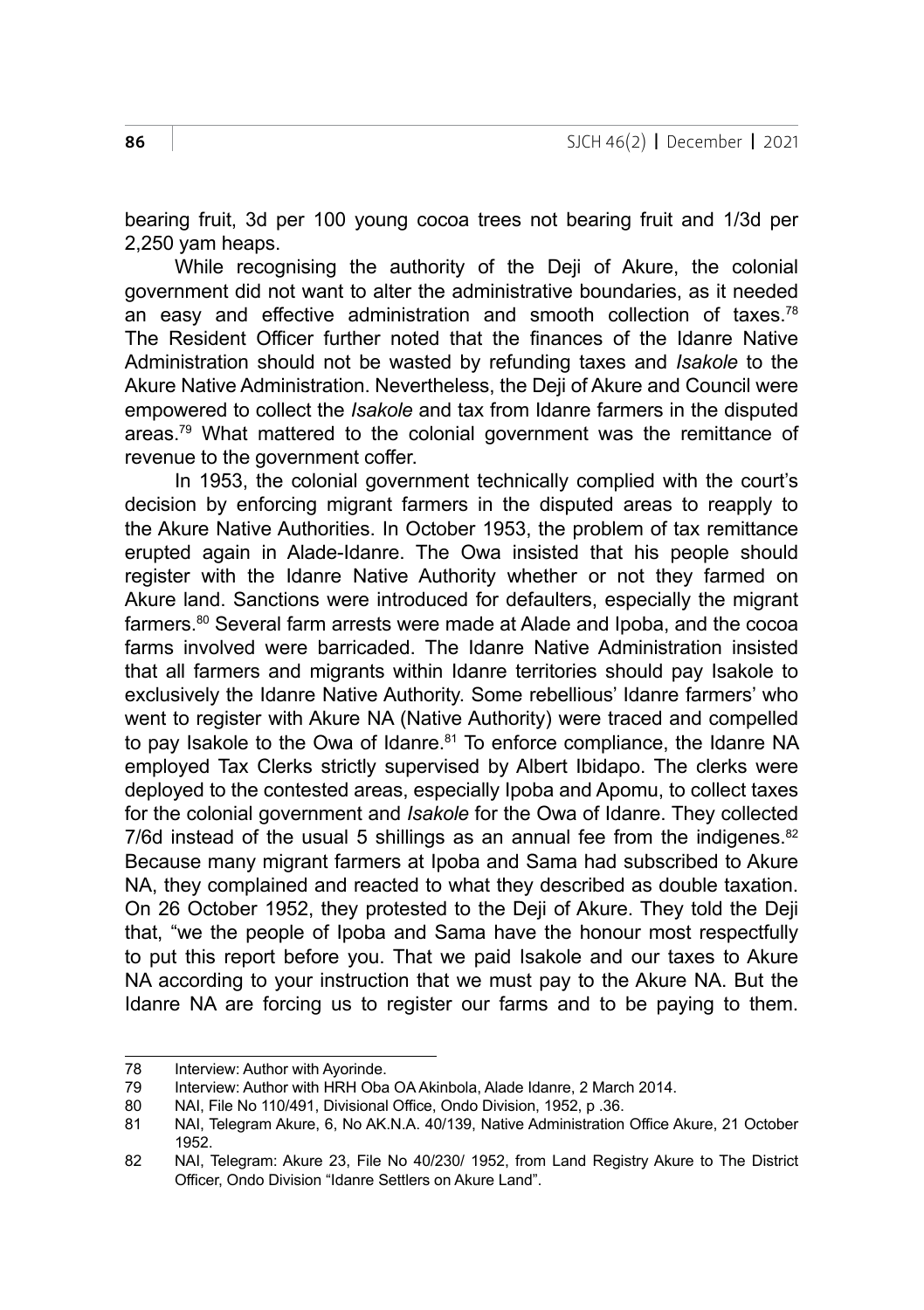Idanre people have arrested two of our brethren and imposed an additional two pounds as a sanction for defaulting".<sup>83</sup>

The Akure NA took the matter to the colonial government. On 5 November 1952, the government delegated some local officials, notably James Olanrewaju and James Falusi, with two court clerks, namely Josiah Ayodele and Issaih Olorunsola, to spy on Idanre farms on Akure land and invite those who had registered their cocoa farms with Idanre.<sup>84</sup> The District Officer further assigned some members of Akure NA and Constables to take a census of all Idanre people farming on Akure land in Apomu, Ipoba and Aiyetoro.85 The Owa of Idanre reacted by considering such measures inimical to the previous resolution of the Joint Land Committee that impelled farmers to pay their taxes and *Isakole* to their local NA.86 With the backing of the District Officer, the Akure NA subsequently forcefully collected *Isakole* from Idanre farmers in the disputed areas. This brought about severe tension, which also claimed many lives on both sides throughout 1953. It was exacerbated when Chief Odofin Aladenola led a group of Idanre farmers at Odode to the Provincial Office. The group clashed with members of the Akure NA with many injuries and casualties on both sides.<sup>87</sup> The Owa of Idanre, however, continued to write to the colonial authorities to complain about how some Akure, including Urhobo migrants, were allocated lands in "Idanre" to produce palm oil and palm kernel. He produced the agreements signed between them and Chief Sashere Ajari and Chief Oshodi of Akure, who authorised them as evidence. By the treaties, the Urhobo group was obliged to give ten gallons of palm oil as *Isakole* annually to the Akure chiefs for allowing them to harvest the palm produce which belonged to Idanre people on their ancestral land. The Idanre people contended that the palm trees did not grow naturally but were planted by their forefathers. Unfortunately for the Idanre, these continued throughout the last decade of colonial capitalism in the area. To worsen the problem, the Agricultural Department evicted many Idanre farmers from their cocoa farms without notice between 1953 and 1954. These farms were therefore placed under the control of the Akure NA.<sup>88</sup> The result was incessant conflicts and killings in the contested territories throughout the remainder of the twentieth century. As Omolade Adejuyigbe has demonstrated, Idanre and Akure land conflicts are some of the most complex boundary disputes since

<sup>83</sup> NAI, "Government decision in the Akure/ Idanre land dispute", File A.N.A.234AKDIV II, 26 October 1951.

<sup>84</sup> NAI, Telegram Akure 6, No. AK, NA.40/146/10/1952, "Idanre Settlers on Akure Land"

<sup>85</sup> NAI, From Native Office, Idanre the District Officer Ondo Division, No 492/48/22.1953.

<sup>86</sup> Interview: Author with High Chief M Atenidegbe, Ojota Idanre, 15 July 2015.<br>87 NAI. Memo from Chief Odofin Aladenola et al to the District Native Authorit

<sup>87</sup> NAI, Memo from Chief Odofin Aladenola *et al* to the District Native Authority, District Officer Ondo Division and the Joint Land Committee, March 1953.

<sup>88</sup> Adejuyigbe, *Boundary problems in Western Nigeria*.